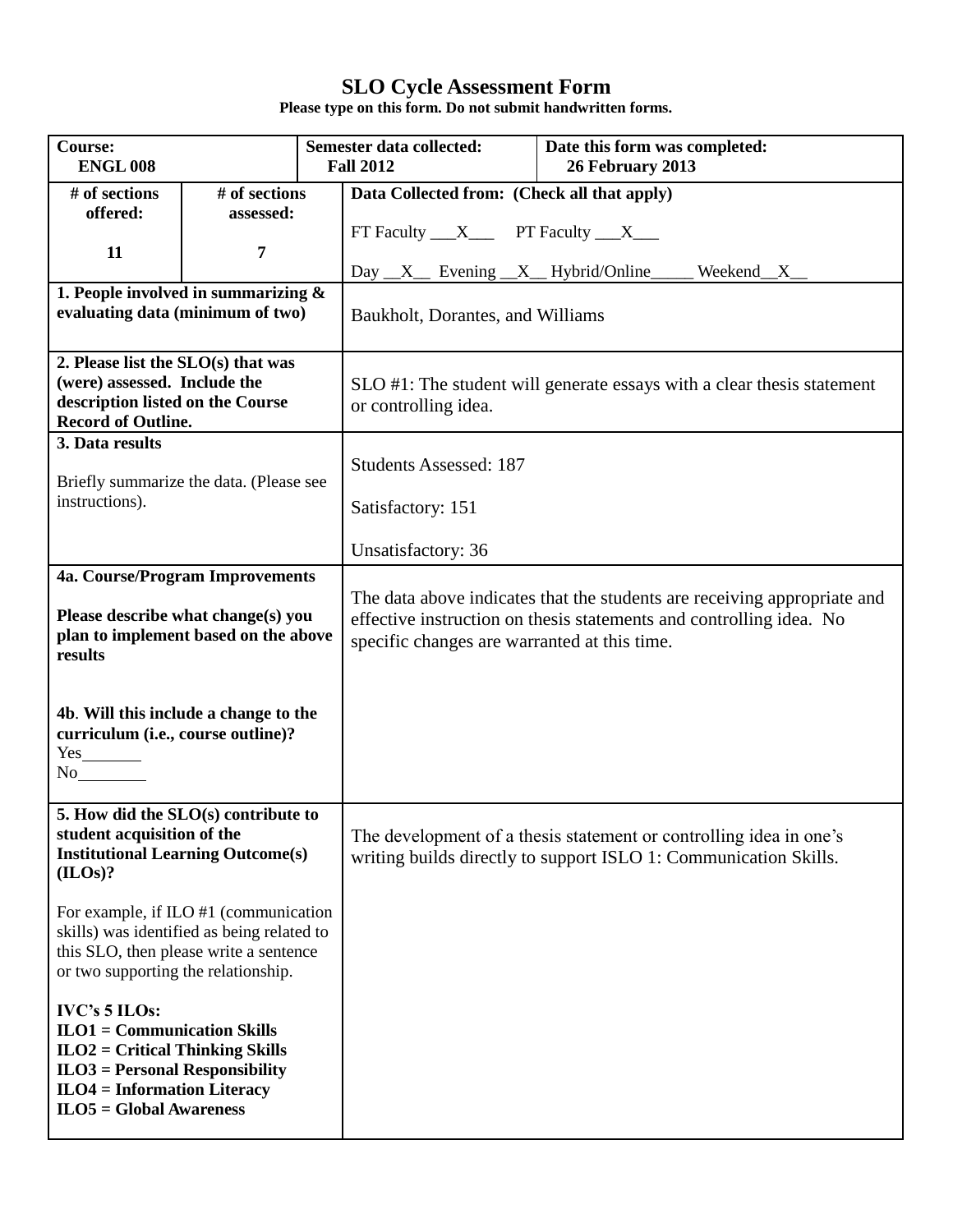| <b>6. Next Steps</b><br>Was the process effective? Will you<br>change the outcome/assessment (e.g.,<br>alter the SLO, assessment, faculty<br>discussion process, strategy for providing<br>SLO to students)?<br>If so, how? | This process was effective. The discussion moved naturally from<br>SLO 1 (thesis) to SLO 2 (support) which will be assessed in the next<br>semester. |
|-----------------------------------------------------------------------------------------------------------------------------------------------------------------------------------------------------------------------------|------------------------------------------------------------------------------------------------------------------------------------------------------|
| <b>7. After Thoughts</b><br>Feel free to celebrate, vent, or<br>otherwise discuss the process                                                                                                                               |                                                                                                                                                      |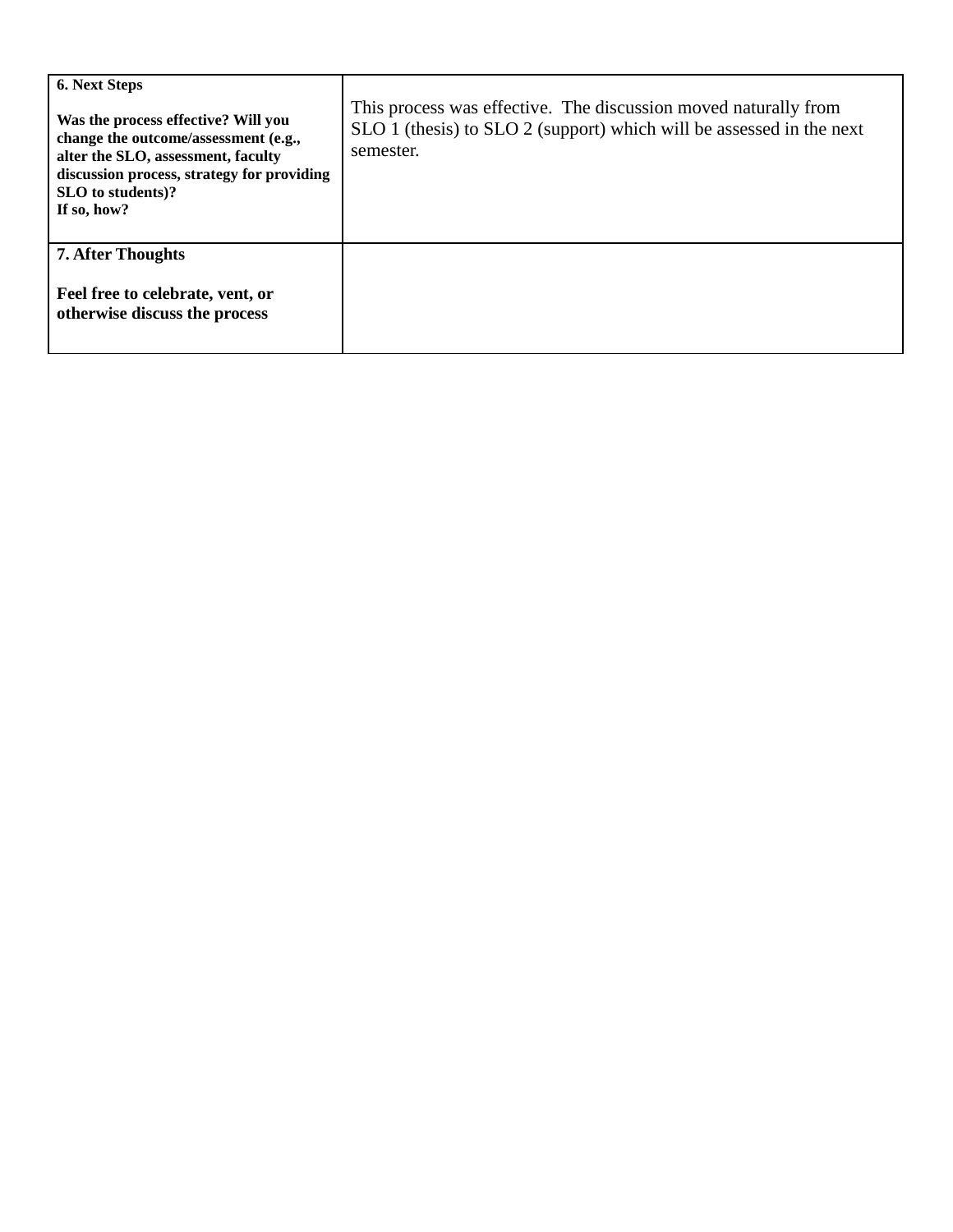| <b>Course:</b><br><b>ENGL009</b>        |               |                 | Semester data collected:<br><b>Fall 2012</b>                | Date this form was completed:<br>11 February 2013           |  |
|-----------------------------------------|---------------|-----------------|-------------------------------------------------------------|-------------------------------------------------------------|--|
| # of sections                           | # of sections |                 | Data Collected from: (Check all that apply)                 |                                                             |  |
| offered:                                | assessed:     |                 |                                                             |                                                             |  |
|                                         |               |                 | FT Faculty $\_\_X\_\_$ PT Faculty $\_\_X\_\_$               |                                                             |  |
| 24                                      | 24            |                 |                                                             |                                                             |  |
|                                         |               |                 | Day _X_ Evening _X_ Hybrid/Online                           | Weekend <sub>_X_</sub>                                      |  |
| 1. People involved in summarizing $\&$  |               |                 |                                                             |                                                             |  |
| evaluating data (minimum of two)        |               |                 | Kemp, Patterson, Sandoval                                   |                                                             |  |
|                                         |               |                 |                                                             |                                                             |  |
| 2. Please list the SLO(s) that was      |               |                 |                                                             |                                                             |  |
| (were) assessed. Include the            |               |                 |                                                             | SLO #1: Compose a multi-paragraph essay that responds to an |  |
| description listed on the Course        |               |                 |                                                             | essay prompt with a clear controlling idea or thesis        |  |
| <b>Record of Outline.</b>               |               |                 | statement.                                                  |                                                             |  |
|                                         |               |                 |                                                             |                                                             |  |
|                                         |               |                 |                                                             | SLO #2: Compose a multi-paragraph essay with a clear        |  |
|                                         |               |                 |                                                             | organizational structure and adequate support.              |  |
|                                         |               |                 |                                                             |                                                             |  |
|                                         |               |                 | SLO #3: Compose a multi-paragraph essay that uses correctly |                                                             |  |
|                                         |               |                 | formed sentences with virtually no sentence-level or        |                                                             |  |
|                                         |               |                 |                                                             |                                                             |  |
|                                         |               | grammar errors. |                                                             |                                                             |  |
| 3. Data results                         |               |                 |                                                             |                                                             |  |
|                                         |               |                 |                                                             |                                                             |  |
| Briefly summarize the data. (Please see |               |                 |                                                             | See attached Student Learning Data Review sheet.            |  |
| instructions).                          |               |                 |                                                             |                                                             |  |
|                                         |               |                 |                                                             |                                                             |  |
|                                         |               |                 |                                                             |                                                             |  |
|                                         |               |                 |                                                             |                                                             |  |
| 4a. Course/Program Improvements         |               |                 |                                                             |                                                             |  |
|                                         |               |                 |                                                             | The English Department needs to review the scoring of the   |  |
| Please describe what change(s) you      |               |                 |                                                             | common essay examination. In previous semesters, the        |  |
| plan to implement based on the above    |               |                 |                                                             | instructors would read approximately 250 essays in a day.   |  |
| results                                 |               |                 |                                                             | For the Fall 2012 semester, the number of essays was 586.   |  |
|                                         |               |                 |                                                             |                                                             |  |
|                                         |               |                 |                                                             |                                                             |  |
| 4b. Will this include a change to the   |               |                 |                                                             |                                                             |  |
| curriculum (i.e., course outline)?      |               |                 |                                                             |                                                             |  |
| $Yes$ <sub>_____________</sub><br>No    |               |                 |                                                             |                                                             |  |
|                                         |               |                 |                                                             |                                                             |  |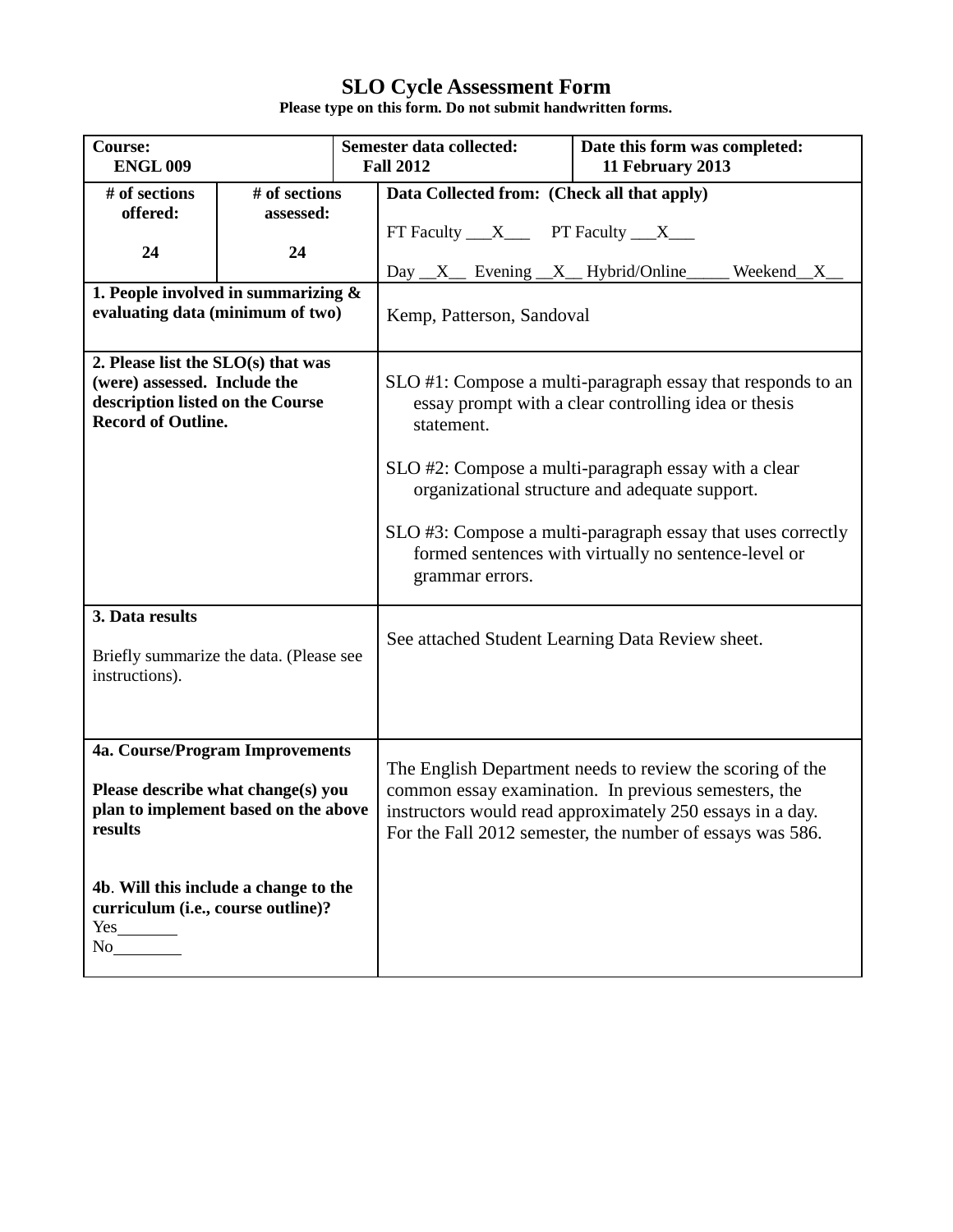| 5. How did the SLO(s) contribute to<br>student acquisition of the<br><b>Institutional Learning Outcome(s)</b><br>(ILOs)?                                                                                             | <b>ISLO 1: Communication Skills</b>                                                                                                                                                                                                                                                                                                                                                                            |
|----------------------------------------------------------------------------------------------------------------------------------------------------------------------------------------------------------------------|----------------------------------------------------------------------------------------------------------------------------------------------------------------------------------------------------------------------------------------------------------------------------------------------------------------------------------------------------------------------------------------------------------------|
| For example, if ILO #1 (communication<br>skills) was identified as being related to<br>this SLO, then please write a sentence<br>or two supporting the relationship.                                                 |                                                                                                                                                                                                                                                                                                                                                                                                                |
| IVC's 5 ILOs:<br>$ILO1 = Communication Skills$<br>$ILO2 = Critical Thinking Skills$<br>$ILO3 = Personal Responsibility$<br>$ILO4 = Information Literary$<br>$ILO5 = Global Awareness$                                |                                                                                                                                                                                                                                                                                                                                                                                                                |
| 6. Next Steps<br>Was the process effective? Will you<br>change the outcome/assessment (e.g.,<br>alter the SLO, assessment, faculty<br>discussion process, strategy for<br>providing SLO to students)?<br>If so, how? | The data collected by this assessment over multiple semesters<br>has demonstrated an increase in student learning. This<br>improvement has come in spite of significant turnover in<br>ENGL 009 (formerly ENGL 99) instructors.<br>In December 2012, when the essays were scored, additional<br>time was given to norming. There was a general feeling that<br>the additional time was helpful across readers. |
| <b>7. After Thoughts</b><br>Feel free to celebrate, vent, or<br>otherwise discuss the process                                                                                                                        |                                                                                                                                                                                                                                                                                                                                                                                                                |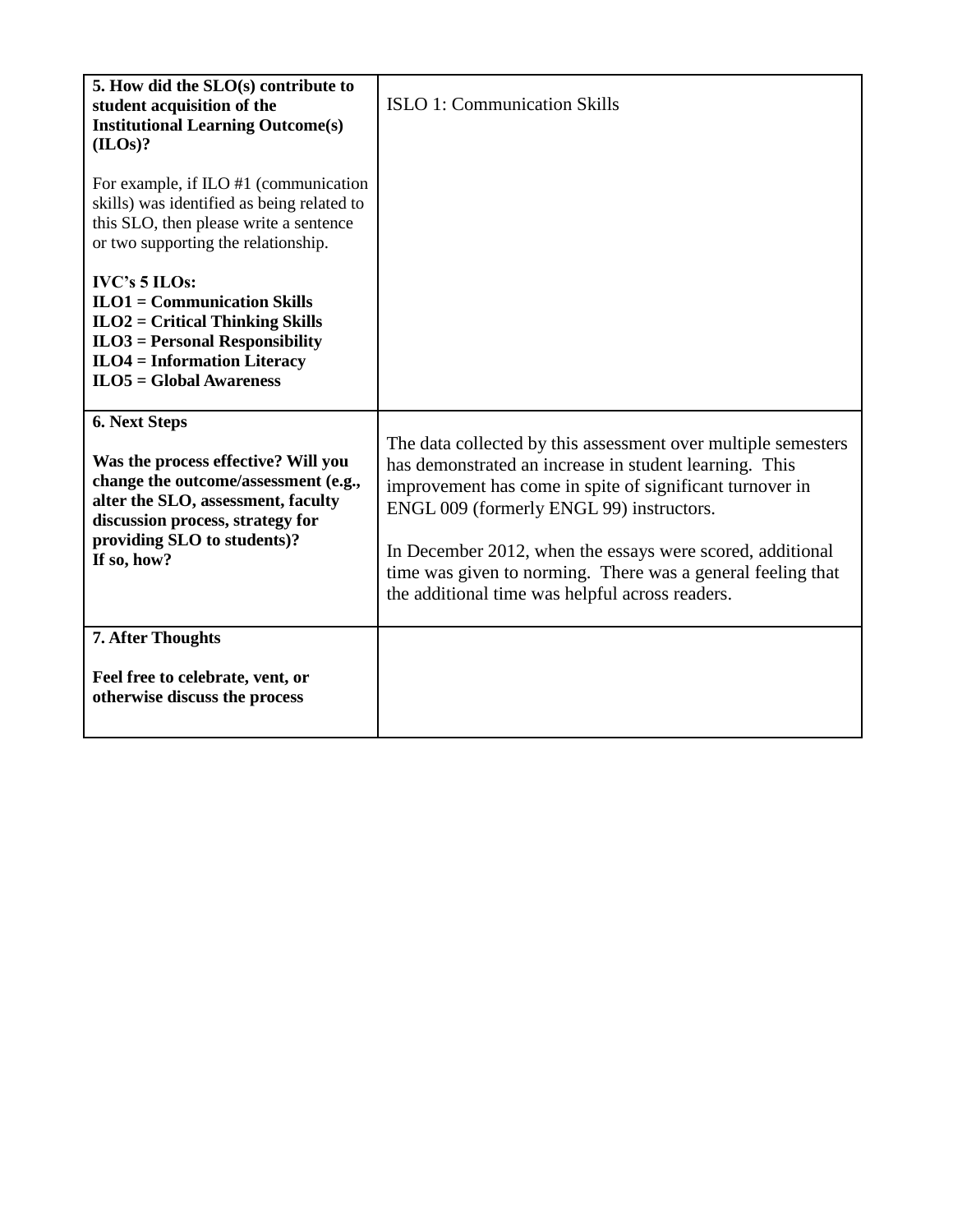SLOAC **English 9 – Basic English Composition II** Student Learning Data Review from Fall 2012

| Fall 2012: | 24 sections of ENGL 009 | (all sections reporting) |
|------------|-------------------------|--------------------------|
|            | 776 students at census  | (587 CF student essays)  |

Common Final Essays were scored 1-4 by two readers for a total of eight points possible. An essay was recorded as a PASS if the two readers awarded 3 or 4 points to the essay. If the readers disagreed (one reader passed the essay while the second reader did not pass the essay), then the essay was read by a third instructor.

| 357 essays were Passed (61%): | 17 essays with a total of 8 points  |
|-------------------------------|-------------------------------------|
|                               | 45 essays with a total of 7 points  |
|                               | 207 essays with a total of 6 points |
|                               | 86 essays with a total of 5 points  |
|                               | 2 essays with a total of 4 points   |
|                               |                                     |

1. Compose a multi-paragraph essay that responds to an essay prompt with a clear controlling idea or thesis statement. (ILO1, ILO2, ILO4)

|                  | <b>Fall 2011</b> | Fall 2012     |
|------------------|------------------|---------------|
| Controlling Idea | 2.82             | <b>3.10</b>   |
|                  |                  | Passing: 3.32 |
|                  |                  | Failing: 2.75 |

2. Compose a multi-paragraph essay with a clear organizational structure and adequate support. (ILO1, ILO2, ILO3, ILO4)

|              | <b>Fall 2011</b> | Fall 2012     |
|--------------|------------------|---------------|
| Organization | 2.80             | 2.64          |
|              |                  | Passing: 2.93 |
|              |                  | Failing: 2.20 |
| Support      | 2.72             | 2.74          |
|              |                  | Passing: 3.03 |
|              |                  | Failing: 2.28 |

3. Compose a multi-paragraph essay that uses correctly formed sentences with virtually no sentence-level or grammar errors. (ILO1, ILO2, ILO4)

|         | <b>Fall 2011</b> | <b>Fall 2012</b> |
|---------|------------------|------------------|
| Grammar | 2.35             | 2.41             |
|         |                  | Passing: 2.80    |
|         |                  | Failing: 1.81    |
|         |                  |                  |

Breakdown by Questions

|  | <b>Exemplar</b> | Satisfactory | <b>Insatisfactory</b> |
|--|-----------------|--------------|-----------------------|
|--|-----------------|--------------|-----------------------|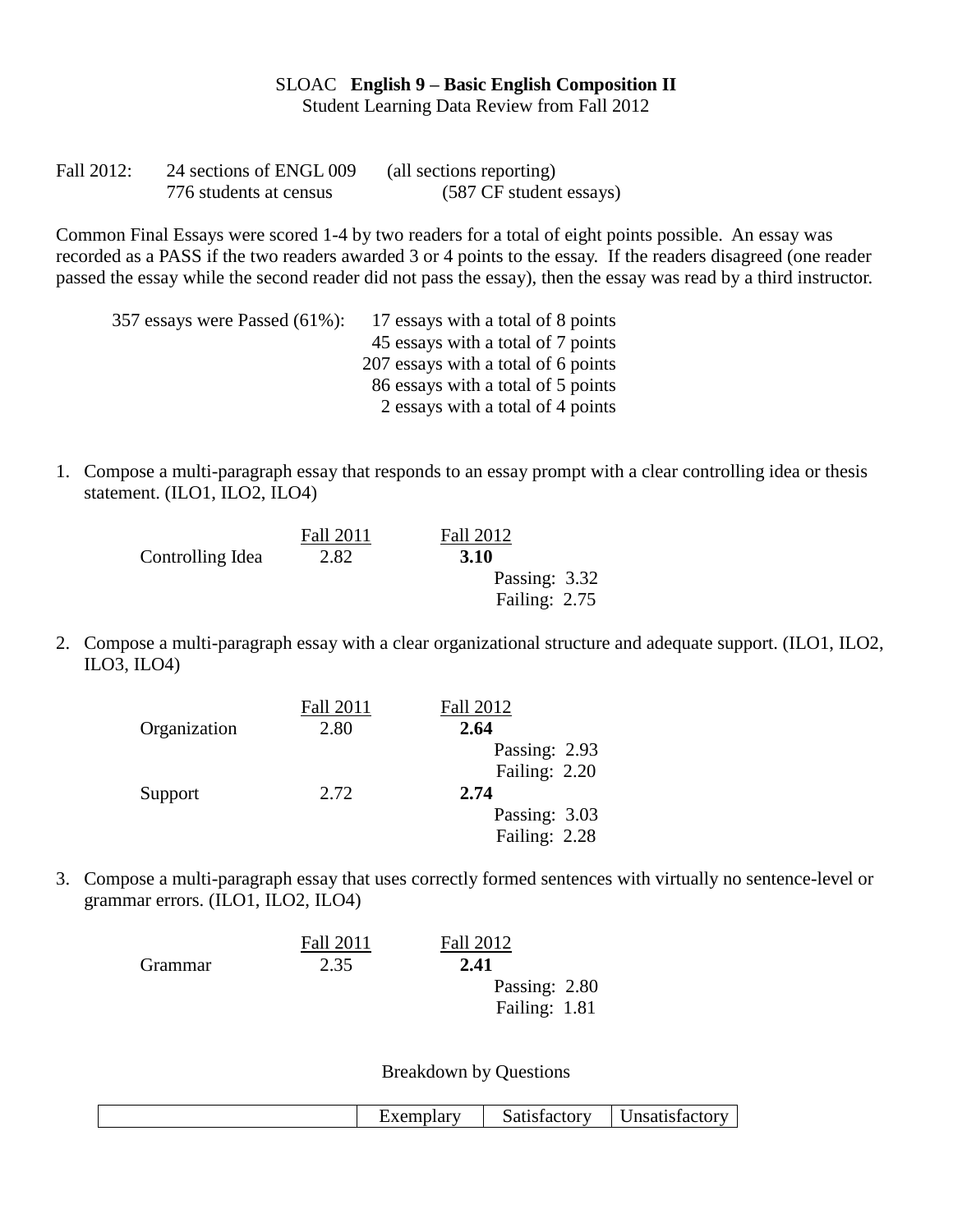| Question                                                                                    | $(7-8)$   | $(5-6)$      | $(2-4)$   |
|---------------------------------------------------------------------------------------------|-----------|--------------|-----------|
| $#1$ – The essay contains a<br>controlling idea (or thesis) that<br>responds to the prompt. | 244 (42%) | 293 (50%)    | 50 (8%)   |
| $#2$ – The essay supports the<br>main idea using fully developed<br>reasons and examples.   | 83 (15%)  | 447 (76%)    | 57 (9%)   |
| $#3$ – The essay has a clear<br>organization that avoids<br>repeating ideas.                | 106(18%)  | 360 $(61\%)$ | 121 (21%) |
| $#4$ – The essay demonstrates<br>clear command of grammar and<br>punctuation skills.        | 52 (9%)   | 298 (51%)    | 237 (40%) |

Passing Rates by Instructor\* (Common Final Passes / Census Number\*\*)

| <b>Instructor V</b> | 69% |
|---------------------|-----|
| <b>Instructor E</b> | 60% |
| Instructor K        | 58% |
| Instructor M        | 51% |
| Instructor P        | 51% |
| Instructor G        | 50% |
| <b>Instructor N</b> | 49% |
| Instructor W        | 47% |
| Instructor H        | 39% |
| Instructor X        | 38% |
| Instructor Z        | 36% |
| <b>Instructor R</b> | 34% |
| <b>Instructor D</b> | 22% |

\* (instructors are listed anonymously with randomly determined letters.) \*\* (multiple sections taught by single instructor are combined.)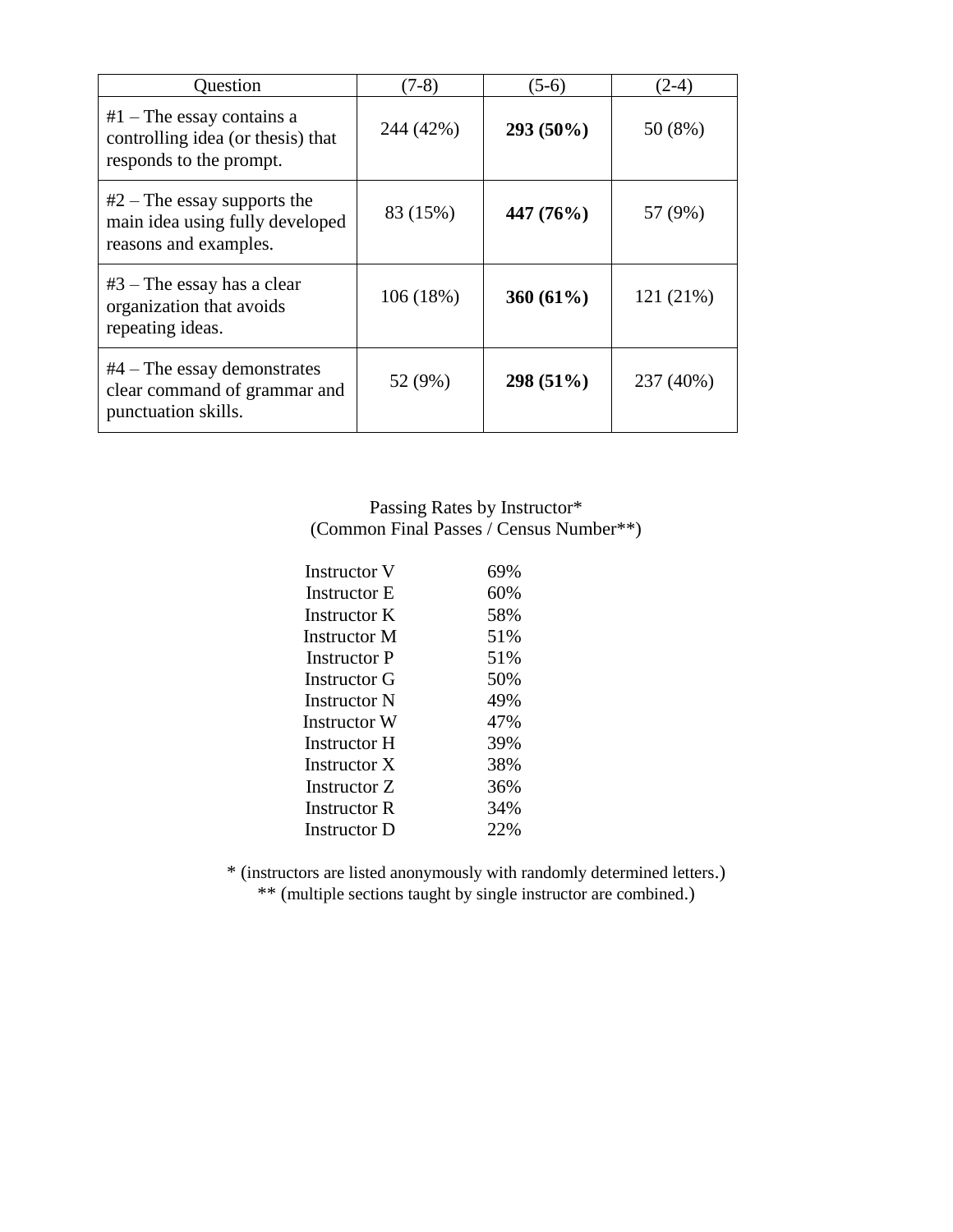| <b>Course:</b><br><b>ENGL010</b>                                                                                                    |                            | Semester data collected:<br>Date this form was completed:<br><b>Fall 2012</b><br>27 February 2013                                                                                                                                                                                        |  |  |
|-------------------------------------------------------------------------------------------------------------------------------------|----------------------------|------------------------------------------------------------------------------------------------------------------------------------------------------------------------------------------------------------------------------------------------------------------------------------------|--|--|
| # of sections<br>offered:<br>5                                                                                                      | # of sections<br>assessed: | Data Collected from: (Check all that apply)<br>FT Faculty $\_\_X\_\_$ PT Faculty $\_\_X\_\_$<br>Day X Evening X Hybrid/Online Weekend                                                                                                                                                    |  |  |
| 1. People involved in summarizing $\&$<br>evaluating data (minimum of two)                                                          |                            | Baukholt, Heumann, Rapp, and Zielinski                                                                                                                                                                                                                                                   |  |  |
| 2. Please list the SLO(s) that was<br>(were) assessed. Include the<br>description listed on the Course<br><b>Record of Outline.</b> |                            | SLO #3: The student will demonstrate an understanding of basic research strategies,<br>including appropriate use and correct documentation of research materials.<br>SLO #4: The student will demonstrate critical thinking skills by analyzing and<br>responding to a selected reading. |  |  |
| 3. Data results<br>Briefly summarize the data. (Please see<br>instructions).                                                        |                            | $SLO$ #3: $(74$ students)<br>Exemplary<br>14 (19%)<br>Satisfactory<br>43 (58%)<br>Unsatisfactory 17 (23%)<br>$SLO$ #4: $(82$ students)<br>Exemplary<br>22 (27%)<br>Satisfactory<br>40 (49%)<br>Unsatisfactory 20 (24%)                                                                   |  |  |
| 4a. Course/Program Improvements<br>Please describe what change(s) you<br>plan to implement based on the above<br>results            |                            | It was determined that no changes to the curriculum are warranted by the collected data<br>and analysis.                                                                                                                                                                                 |  |  |
| 4b. Will this include a change to the<br>curriculum (i.e., course outline)?<br>Yes<br>No                                            |                            |                                                                                                                                                                                                                                                                                          |  |  |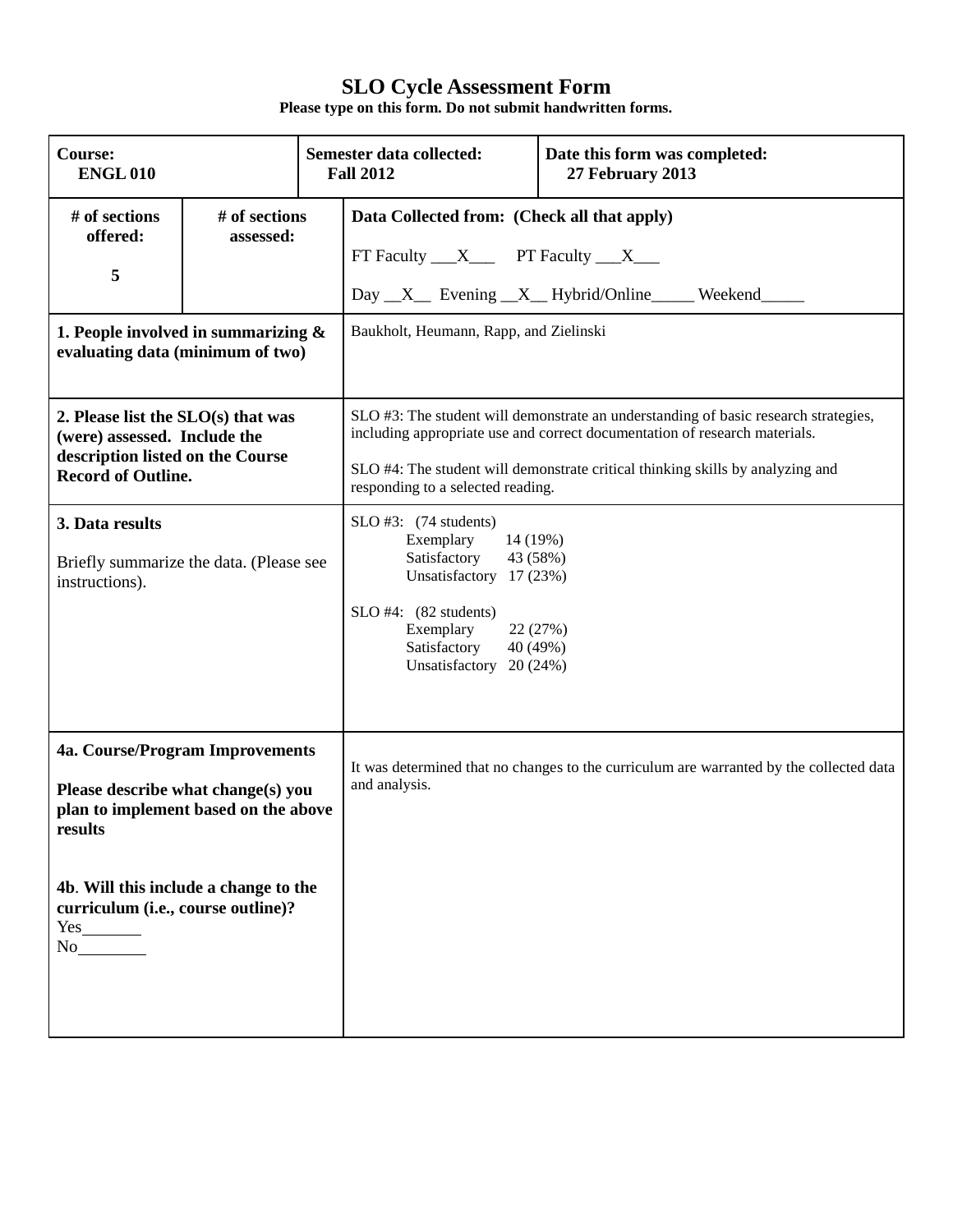| 5. How did the SLO(s) contribute to<br>student acquisition of the<br><b>Institutional Learning Outcome(s)</b><br>(ILOS)?                                                                                             | The ENGL 010 class is a basic skills, accelerated course in English Composition. SLO<br>3 relates to ISLO 1 - Communication Skills. SLO 4 relates to ISLO 2 - Critical<br>Thinking Skills.                                                              |
|----------------------------------------------------------------------------------------------------------------------------------------------------------------------------------------------------------------------|---------------------------------------------------------------------------------------------------------------------------------------------------------------------------------------------------------------------------------------------------------|
| For example, if $ILO$ #1 (communication<br>skills) was identified as being related to<br>this SLO, then please write a sentence<br>or two supporting the relationship.                                               |                                                                                                                                                                                                                                                         |
| <b>IVC's 5 ILOs:</b><br>$ILO1 = Communication Skills$<br>$ILO2 = Critical Thinking Skills$<br>$ILO3 = Personal Responsibility$<br>$ILO4 = Information Literary$<br>$ILOS = Global Awareness$                         |                                                                                                                                                                                                                                                         |
| 6. Next Steps<br>Was the process effective? Will you<br>change the outcome/assessment (e.g., alter<br>the SLO, assessment, faculty discussion<br>process, strategy for providing SLO to<br>students)?<br>If so, how? | The instructors teaching this course in the next semester selected SLO #4 for<br>assessment. While it is the same SLO evaluated for Fall 2012, the instructors wanted<br>to broaden the assessment to include analysis and evaluation as paired skills. |
| 7. After Thoughts<br>Feel free to celebrate, vent, or<br>otherwise discuss the process                                                                                                                               |                                                                                                                                                                                                                                                         |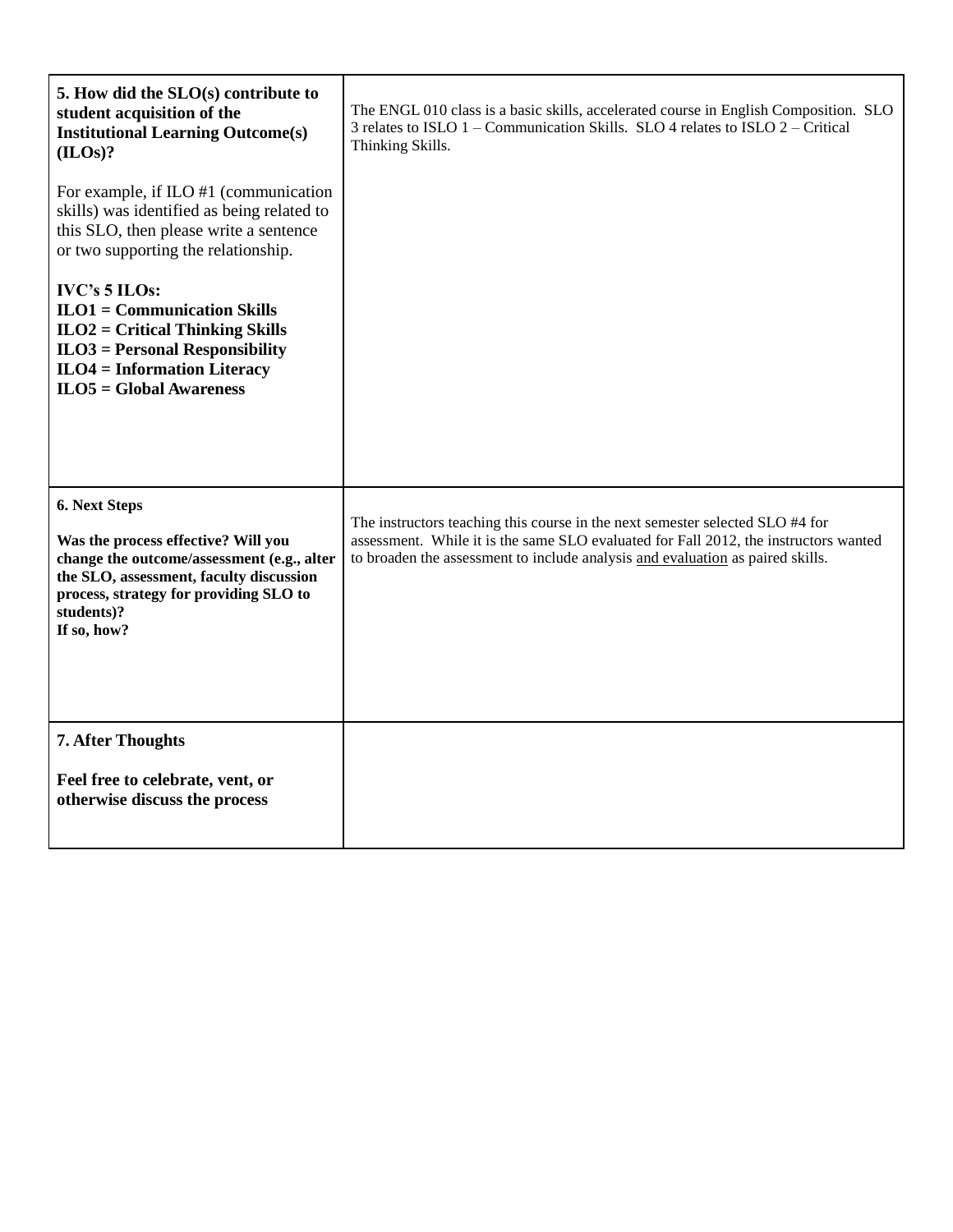| <b>Course:</b><br><b>ENGL018</b>                                                                                                                                                                                     |  | Semester data collected:<br>Date this form was completed:<br><b>Fall 2012</b><br>7 February 2013                                                                                                    |                                                                                                                                                                                                                                                                                                                                                                                                                                                                                                                                                                                                               |  |
|----------------------------------------------------------------------------------------------------------------------------------------------------------------------------------------------------------------------|--|-----------------------------------------------------------------------------------------------------------------------------------------------------------------------------------------------------|---------------------------------------------------------------------------------------------------------------------------------------------------------------------------------------------------------------------------------------------------------------------------------------------------------------------------------------------------------------------------------------------------------------------------------------------------------------------------------------------------------------------------------------------------------------------------------------------------------------|--|
| # of sections<br># of sections<br>offered:<br>assessed:<br>11<br>11<br>1. People involved in summarizing $\&$<br>evaluating data (minimum of two)                                                                    |  | Data Collected from: (Check all that apply)<br>FT Faculty $\_\_X\_\_$ PT Faculty $\_\_X\_\_$<br>Day _X_ Evening _X_ Hybrid/Online _____ Weekend _X_<br>Bemis, Lay, McNeece, Morris, Rowley, Tirado. |                                                                                                                                                                                                                                                                                                                                                                                                                                                                                                                                                                                                               |  |
| 2. Please list the $SLO(s)$ that was<br>(were) assessed. Include the<br>description listed on the Course<br><b>Record of Outline.</b>                                                                                |  | SLO #1: The student will locate and analyze both stated and implied main ideas in<br>paragraphs.                                                                                                    |                                                                                                                                                                                                                                                                                                                                                                                                                                                                                                                                                                                                               |  |
| 3. Data results<br>Briefly summarize the data. (Please see<br>instructions).                                                                                                                                         |  | 226 students participated in the assessment.<br>Proficient<br>80 35%<br>65 29%<br>Adequate<br>Unsatisfactory<br>81 36%                                                                              |                                                                                                                                                                                                                                                                                                                                                                                                                                                                                                                                                                                                               |  |
| 4a. Course/Program Improvements<br>Please describe what change(s) you<br>plan to implement based on the above<br>results<br>4b. Will this include a change to the<br>curriculum (i.e., course outline)?<br>Yes<br>No |  |                                                                                                                                                                                                     | The instructors agreed that the aggregate data above demonstrates acceptable learning<br>for this outcome. Individually, certain instructors discussed changes they would make<br>in the future; for instance, since some instructors did not provide credit for the<br>assessment, they felt that students did not take the assessment seriously.<br>The current SLO on file reads: Locate and analyze both stated and implied subjects and<br>main ideas in paragraphs. The instructors omitted the words "subjects and" from this<br>assessment. The change will be submitted to the Curriculum Committee. |  |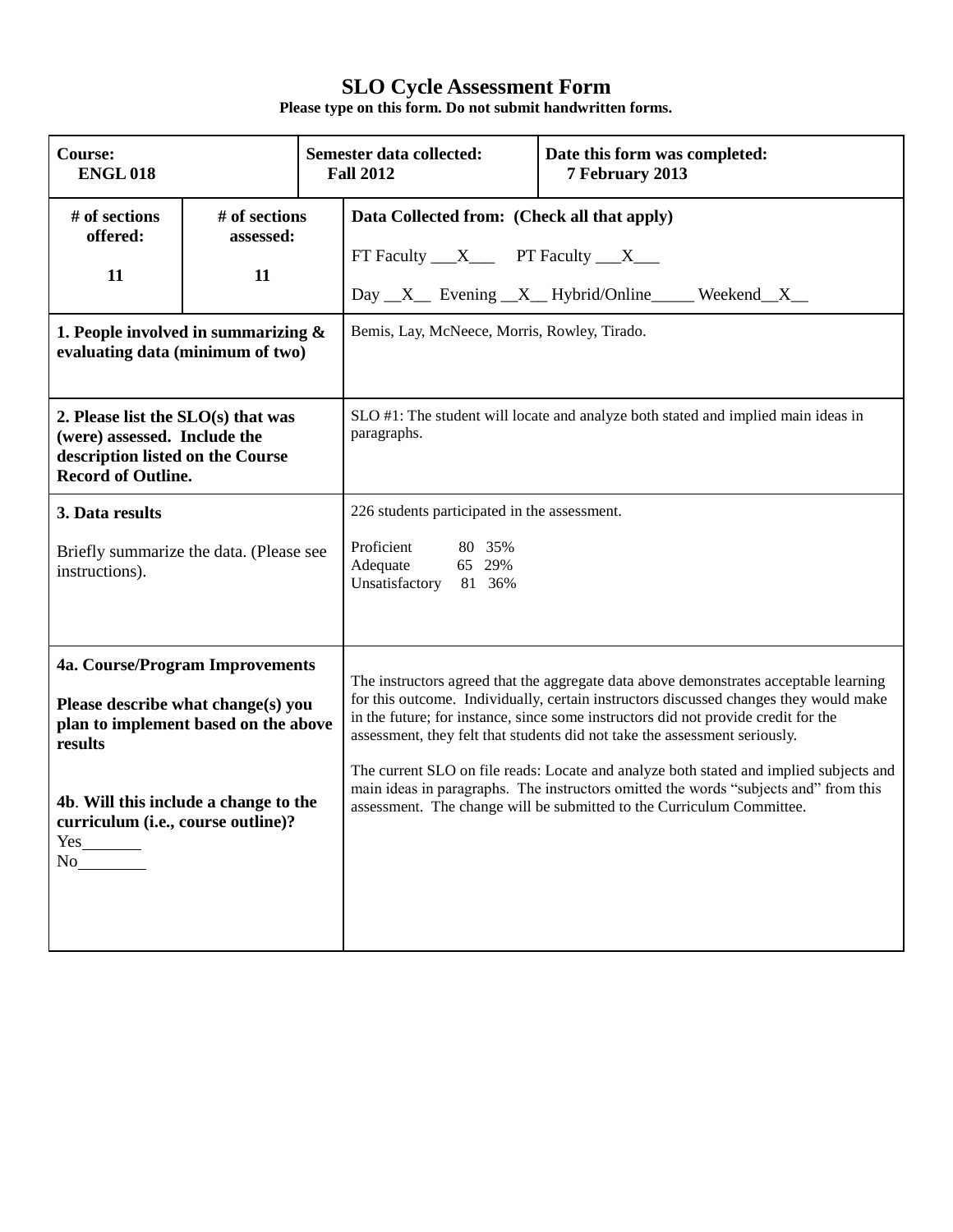| 5. How did the SLO(s) contribute to<br>student acquisition of the<br><b>Institutional Learning Outcome(s)</b><br>(ILOs)?                                                                                             | The recognition and identification of main ideas, both stated and implied, are integral<br>skills in both communication (ISLO 1) and critical thinking (ISLO 2: analysis $\&$<br>evaluation). In addition, since the student is asked to identify main ideas in written<br>text, this outcome also addresses information literacy (ISLO 4). |
|----------------------------------------------------------------------------------------------------------------------------------------------------------------------------------------------------------------------|---------------------------------------------------------------------------------------------------------------------------------------------------------------------------------------------------------------------------------------------------------------------------------------------------------------------------------------------|
| For example, if $ILO$ #1 (communication<br>skills) was identified as being related to<br>this SLO, then please write a sentence<br>or two supporting the relationship.                                               |                                                                                                                                                                                                                                                                                                                                             |
| <b>IVC's 5 ILOs:</b><br>$ILO1 = Communication Skills$<br>$ILO2 = Critical Thinking Skills$<br>$ILO3 = Personal Responsibility$<br>$ILO4 = Information Literary$<br>$ILO5 = Global Awards$                            |                                                                                                                                                                                                                                                                                                                                             |
| 6. Next Steps<br>Was the process effective? Will you<br>change the outcome/assessment (e.g., alter<br>the SLO, assessment, faculty discussion<br>process, strategy for providing SLO to<br>students)?<br>If so, how? | As noted above, certain instructors will change the manner in which students are given<br>this assessment. Therefore, the process of assessment and evaluation was helpful.                                                                                                                                                                 |
| 7. After Thoughts<br>Feel free to celebrate, vent, or<br>otherwise discuss the process                                                                                                                               |                                                                                                                                                                                                                                                                                                                                             |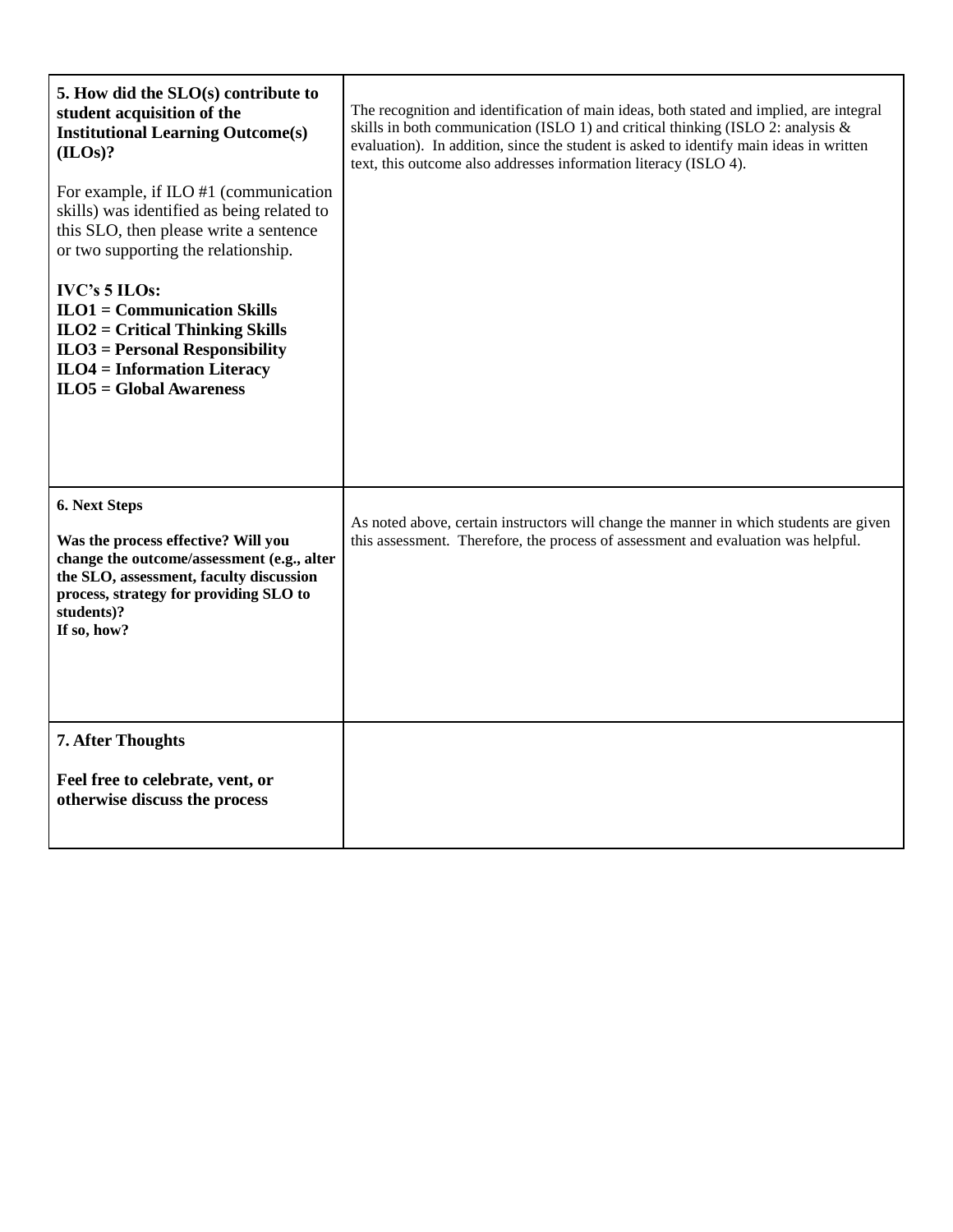| <b>Course:</b><br><b>ENGL019</b>                                                                                                                                                                                     |                                                                                                                      |                                                                                                                                                                                                             | Semester data collected:<br>Date this form was completed:<br><b>Fall 2012</b><br>7 February 2013                                                                                                                                                                                                                                                                                                                                                                                                                                    |  |  |
|----------------------------------------------------------------------------------------------------------------------------------------------------------------------------------------------------------------------|----------------------------------------------------------------------------------------------------------------------|-------------------------------------------------------------------------------------------------------------------------------------------------------------------------------------------------------------|-------------------------------------------------------------------------------------------------------------------------------------------------------------------------------------------------------------------------------------------------------------------------------------------------------------------------------------------------------------------------------------------------------------------------------------------------------------------------------------------------------------------------------------|--|--|
| # of sections<br>offered:<br>9                                                                                                                                                                                       | # of sections<br>assessed:<br>$\bf{0}$<br>1. People involved in summarizing $\&$<br>evaluating data (minimum of two) |                                                                                                                                                                                                             | Data Collected from: (Check all that apply)<br>FT Faculty ___X______ PT Faculty ______<br>Day _X_ Evening _X_ Hybrid/Online _____ Weekend<br>Bemis, Lay, McNeece, Morris, Rowley, Tirado.                                                                                                                                                                                                                                                                                                                                           |  |  |
| 2. Please list the $SLO(s)$ that was<br>(were) assessed. Include the<br>description listed on the Course<br><b>Record of Outline.</b>                                                                                |                                                                                                                      |                                                                                                                                                                                                             | SLO #1: The student will use knowledge of main idea, major and minor details to<br>compose outlines, paraphrases and summaries of college-level multi-paragraph essays,<br>articles, editorials and textbook chapters.                                                                                                                                                                                                                                                                                                              |  |  |
| 3. Data results<br>Briefly summarize the data. (Please see<br>instructions).                                                                                                                                         |                                                                                                                      | No assessment data was collected. The instructors met several times to develop a<br>common assessment tool. The general finding was that this outcome statement is too<br>broad and complex for assessment. |                                                                                                                                                                                                                                                                                                                                                                                                                                                                                                                                     |  |  |
| 4a. Course/Program Improvements<br>Please describe what change(s) you<br>plan to implement based on the above<br>results<br>4b. Will this include a change to the<br>curriculum (i.e., course outline)?<br>Yes<br>No |                                                                                                                      |                                                                                                                                                                                                             | In reviewing the process, the attention shifted to the Measurable Course Objectives for<br>this course, specifically Objective 1. The student will identify and paraphrase main<br>ideas and classify details (significant, minor, minute) in multi-paragraph articles of<br>short to medium length written at the college level (grade 12 or above).<br>The instructors will attempt to rewrite SLO #1 to provide greater focus and clarity to<br>the outcome. Their recommendation will be submitted to the Curriculum Committee. |  |  |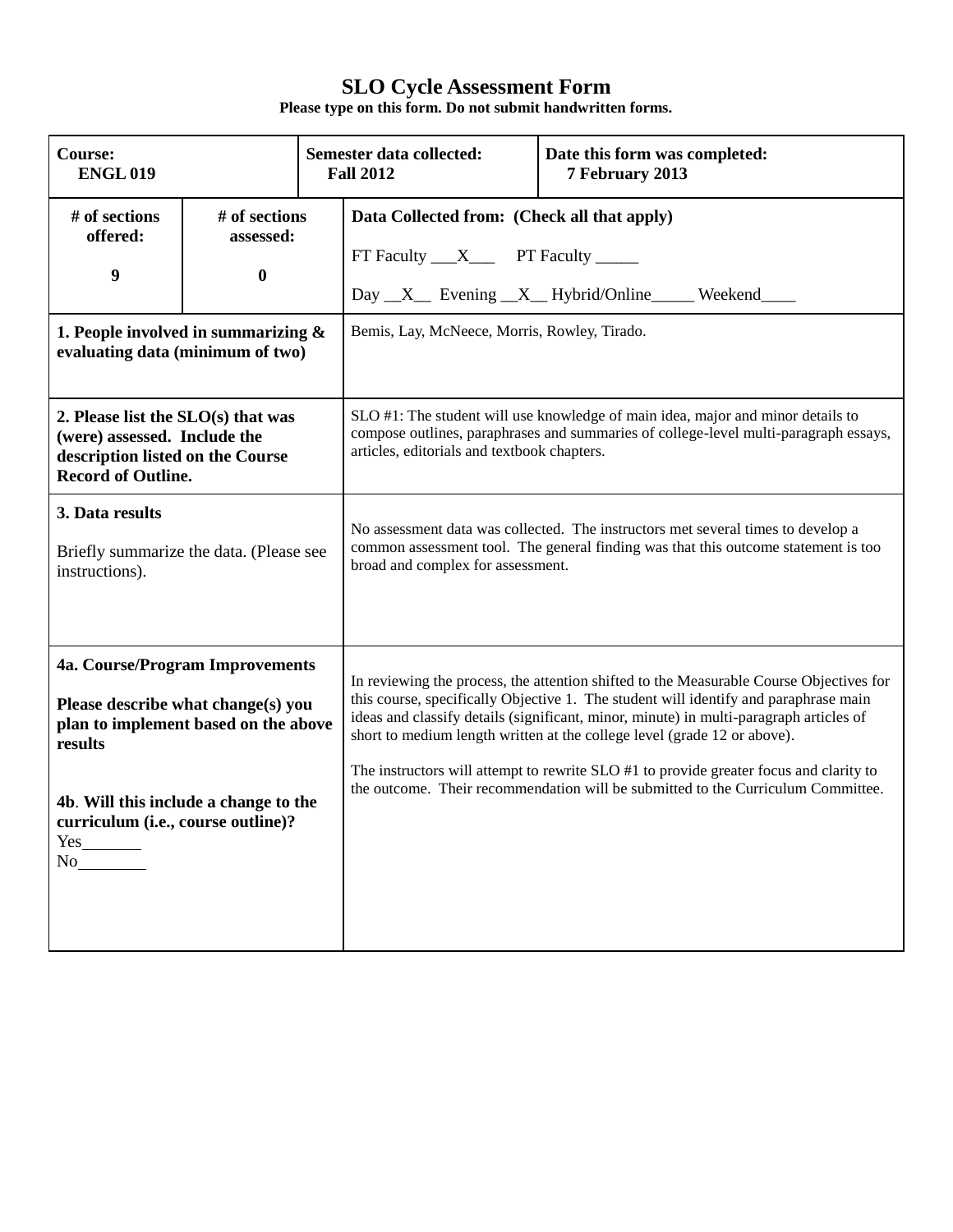| 5. How did the $SLO(s)$ contribute to<br>student acquisition of the<br><b>Institutional Learning Outcome(s)</b><br>(ILOS)?                                                                                           | ISLO 1: Communication Skills<br>ISLO 2: Critical Thinking Skills                                                                                                                                                                                                                                                                                                                                                    |
|----------------------------------------------------------------------------------------------------------------------------------------------------------------------------------------------------------------------|---------------------------------------------------------------------------------------------------------------------------------------------------------------------------------------------------------------------------------------------------------------------------------------------------------------------------------------------------------------------------------------------------------------------|
| For example, if ILO #1 (communication<br>skills) was identified as being related to<br>this SLO, then please write a sentence<br>or two supporting the relationship.                                                 |                                                                                                                                                                                                                                                                                                                                                                                                                     |
| IVC's 5 ILOs:<br>$ILO1 = Communication Skills$<br>$ILO2 = Critical Thinking Skills$<br>$ILO3 = Personal Responsibility$<br>$ILO4 = Information Literary$<br>$ILO5 = Global Awards$                                   |                                                                                                                                                                                                                                                                                                                                                                                                                     |
| 6. Next Steps<br>Was the process effective? Will you<br>change the outcome/assessment (e.g., alter<br>the SLO, assessment, faculty discussion<br>process, strategy for providing SLO to<br>students)?<br>If so, how? | The process was effective in that it provided instructors with impetus to confront the<br>challenge of developing student learning outcome statements which are clear and<br>focused.<br>The discussions and disagreements of the fall semester revealed a significant range of<br>expectations for ENGL 019 students. Future discussions should assist the instructors<br>to move toward more common expectations. |
| <b>7. After Thoughts</b><br>Feel free to celebrate, vent, or<br>otherwise discuss the process                                                                                                                        |                                                                                                                                                                                                                                                                                                                                                                                                                     |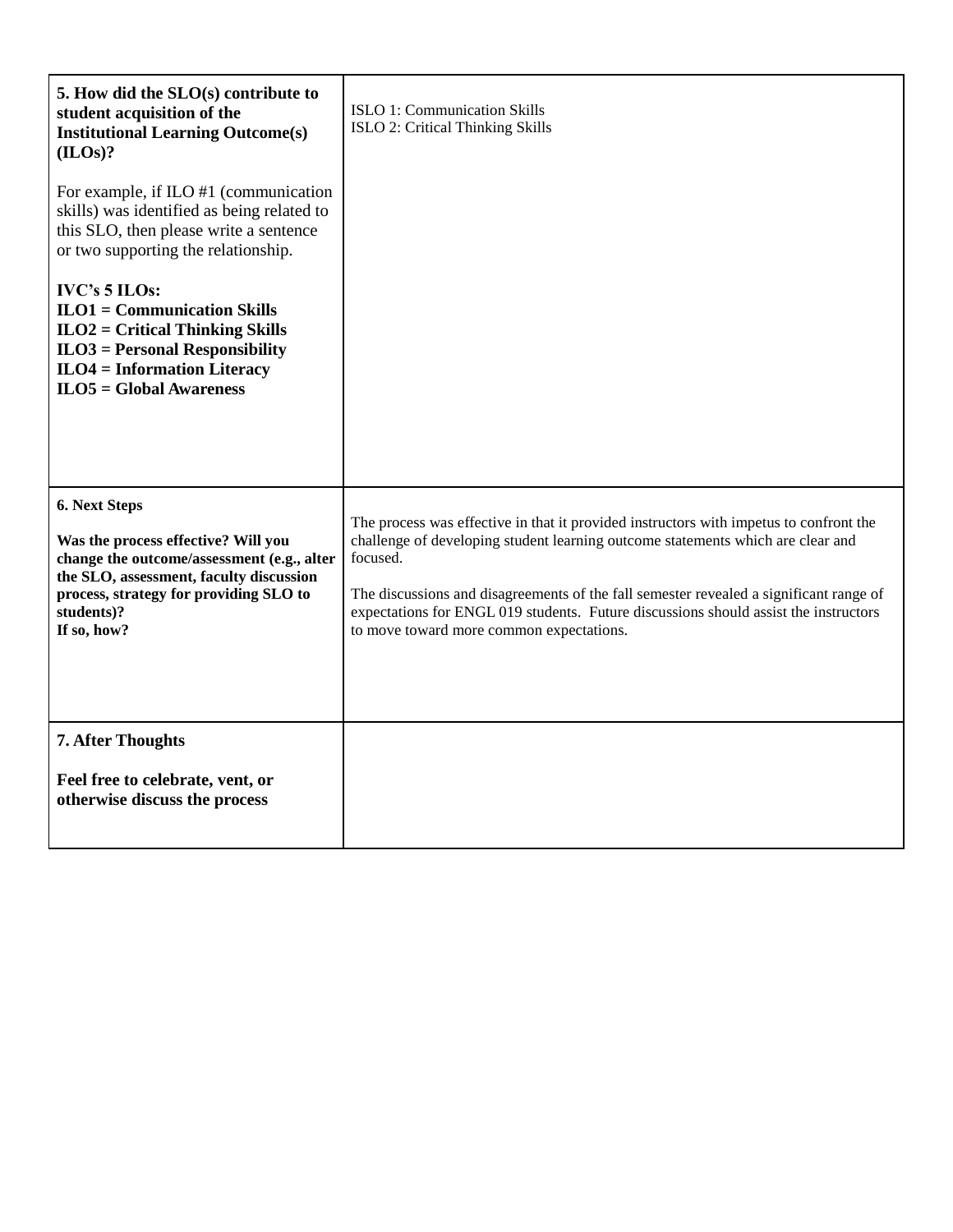| <b>Course:</b><br><b>ENGL 051</b>                                                                                                                                                                                                   |                                            |                                                                                                                                                                                                                                                           | Semester data collected:<br><b>Fall 2012</b>                                                                                                                        | Date this form was completed:<br><b>22 January 2013</b> |  |
|-------------------------------------------------------------------------------------------------------------------------------------------------------------------------------------------------------------------------------------|--------------------------------------------|-----------------------------------------------------------------------------------------------------------------------------------------------------------------------------------------------------------------------------------------------------------|---------------------------------------------------------------------------------------------------------------------------------------------------------------------|---------------------------------------------------------|--|
| # of sections<br>offered:<br>1                                                                                                                                                                                                      | # of sections<br>assessed:<br>$\mathbf{1}$ |                                                                                                                                                                                                                                                           | Data Collected from: (Check all that apply)<br>FT Faculty ___ X____ PT Faculty ______<br>Day X Evening Hybrid/Online Weekend                                        |                                                         |  |
| 1. People involved in summarizing $\&$<br>evaluating data (minimum of two)                                                                                                                                                          |                                            |                                                                                                                                                                                                                                                           | Kathleen Dorantes, James Patterson                                                                                                                                  |                                                         |  |
| 2. Please list the SLO(s) that was<br>(were) assessed. Include the<br>description listed on the Course<br><b>Record of Outline.</b>                                                                                                 |                                            |                                                                                                                                                                                                                                                           | SLO #1: The student will demonstrate personal responsibility by completing the 36<br>required lab hours.                                                            |                                                         |  |
| 3. Data results<br>Briefly summarize the data. (Please see<br>instructions).                                                                                                                                                        |                                            | Of the 33 students in the class, 26 successfully completed 36 hours as required in the<br>lab and earned one unit of credit.<br>Of the 33 students in the class, 7 did not complete 36 hours, and they received a grade<br>of NP and did not earn credit. |                                                                                                                                                                     |                                                         |  |
| 4a. Course/Program Improvements<br>Please describe what change(s) you<br>plan to implement based on the above<br>results<br>4b. Will this include a change to the<br>curriculum (i.e., course outline)?<br>$\frac{Yes_{x}}{No_{x}}$ |                                            | importance of completing work at the Writing Center.                                                                                                                                                                                                      | Although the majority of students (79 percent) completed the required hours, the<br>instructor will send out more messages via Blackboard reminding students of the |                                                         |  |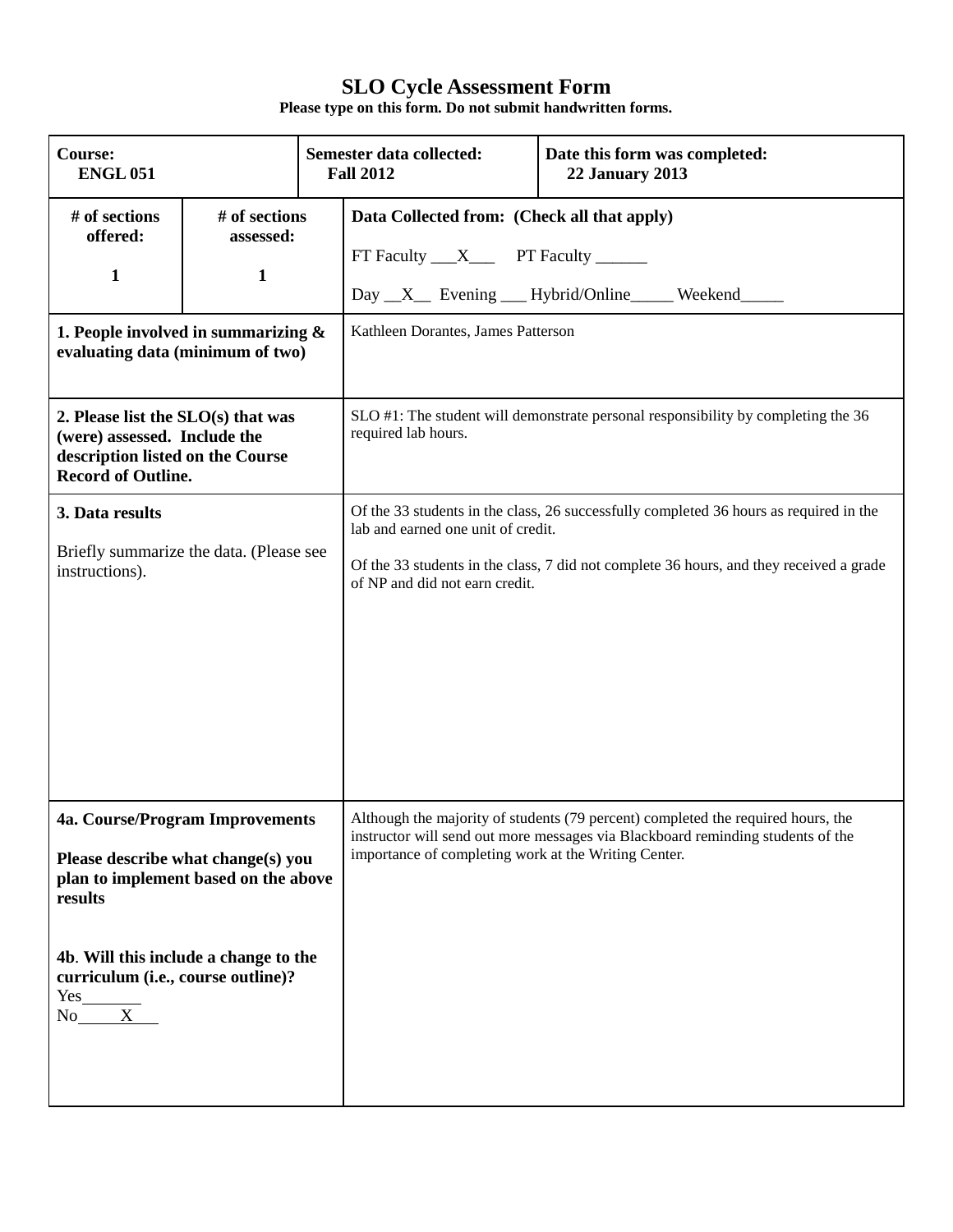| 5. How did the SLO(s) contribute to<br>student acquisition of the<br><b>Institutional Learning Outcome(s)</b><br>(ILOs)?                                                                                             | Those who completed the 36 hours had greater exposure to English in vocabulary,<br>reading, and grammar activities. Their language skills improved. |
|----------------------------------------------------------------------------------------------------------------------------------------------------------------------------------------------------------------------|-----------------------------------------------------------------------------------------------------------------------------------------------------|
| For example, if ILO #1 (communication<br>skills) was identified as being related to<br>this SLO, then please write a sentence<br>or two supporting the relationship.                                                 |                                                                                                                                                     |
| IVC's 5 ILOs:<br>$ILO1 = Communication$ Skills<br>$ILO2 = Critical Thinking Skills$<br>$ILO3 = Personal Responsibility$<br>$ILO4 = Information Literary$<br>$ILO5 = Global Awareness$                                |                                                                                                                                                     |
| 6. Next Steps<br>Was the process effective? Will you<br>change the outcome/assessment (e.g., alter<br>the SLO, assessment, faculty discussion<br>process, strategy for providing SLO to<br>students)?<br>If so, how? | The process was effective.                                                                                                                          |
| 7. After Thoughts<br>Feel free to celebrate, vent, or<br>otherwise discuss the process                                                                                                                               |                                                                                                                                                     |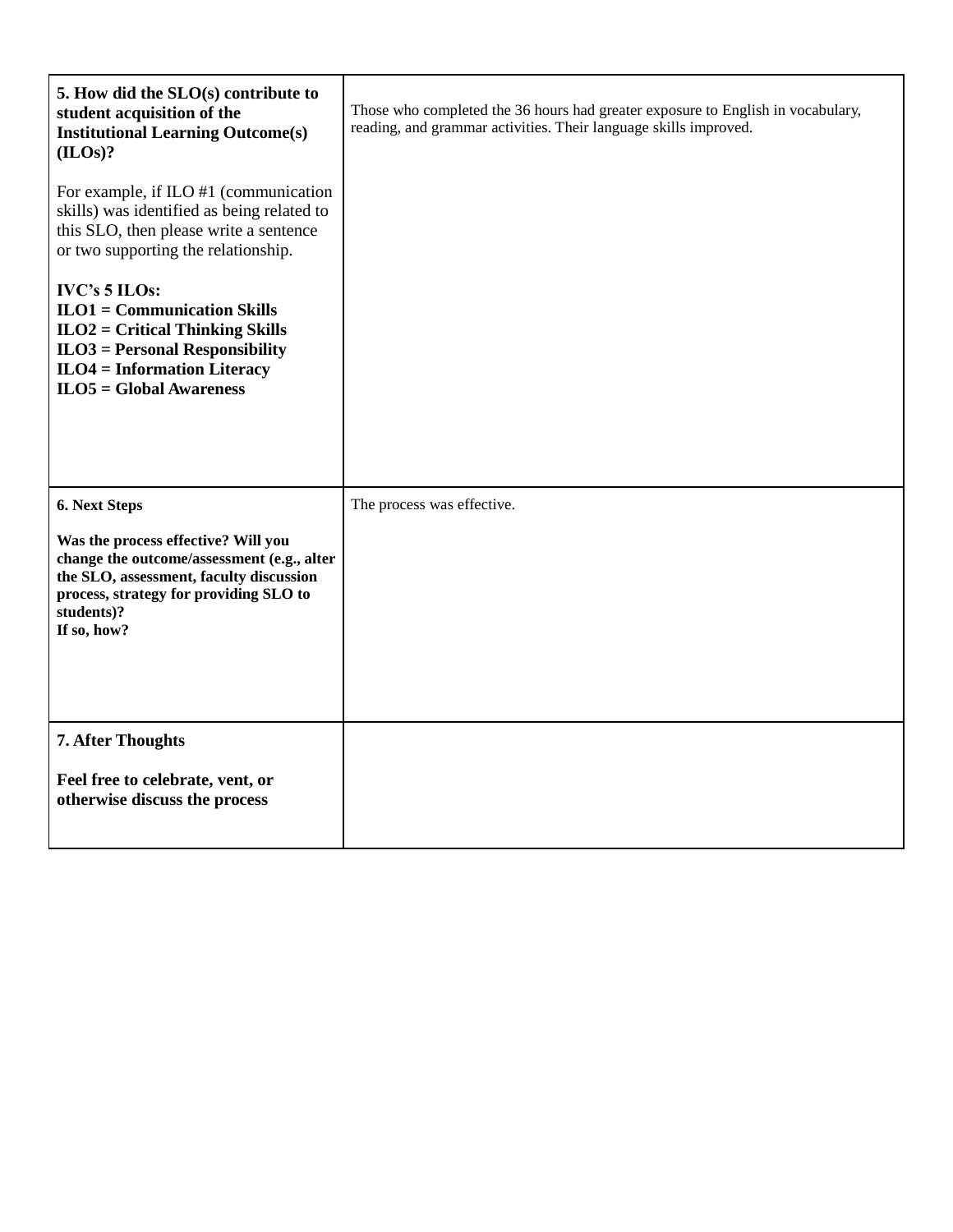| <b>Course:</b><br><b>ENGL 059</b>                                                                                                                                                                       |                                                |                                                                                                                                                                                                                                                                                                                                                                                                                                                                                                                    | Semester data collected:<br>Date this form was completed:<br><b>Fall 2012</b><br><b>22 January 2013</b>                                                                                                                                     |                                     |  |
|---------------------------------------------------------------------------------------------------------------------------------------------------------------------------------------------------------|------------------------------------------------|--------------------------------------------------------------------------------------------------------------------------------------------------------------------------------------------------------------------------------------------------------------------------------------------------------------------------------------------------------------------------------------------------------------------------------------------------------------------------------------------------------------------|---------------------------------------------------------------------------------------------------------------------------------------------------------------------------------------------------------------------------------------------|-------------------------------------|--|
| # of sections<br>offered:<br>2                                                                                                                                                                          | # of sections<br>assessed:<br>$\boldsymbol{2}$ |                                                                                                                                                                                                                                                                                                                                                                                                                                                                                                                    | Data Collected from: (Check all that apply)<br>FT Faculty ___ X____ PT Faculty ______                                                                                                                                                       | Day X Evening Hybrid/Online Weekend |  |
| 1. People involved in summarizing $\&$<br>evaluating data (minimum of two)                                                                                                                              |                                                |                                                                                                                                                                                                                                                                                                                                                                                                                                                                                                                    | Morris and Zielinski                                                                                                                                                                                                                        |                                     |  |
| 2. Please list the SLO(s) that was<br>(were) assessed. Include the<br>description listed on the Course<br><b>Record of Outline.</b>                                                                     |                                                |                                                                                                                                                                                                                                                                                                                                                                                                                                                                                                                    | SLO #1: The student will demonstrate up to four techniques for repairing a comma<br>splice error.                                                                                                                                           |                                     |  |
| 3. Data results<br>Briefly summarize the data. (Please see<br>instructions).                                                                                                                            |                                                | Twenty total comma-splice tests were administered in two sections of English 059.<br>The test presented three sentences—all taken from work produced by students in the<br>class. Each "sentence" possessed a comma-splice error. The instructions for the test:<br>repair each comma splice error four different ways.<br>The results for the 20 tests:<br>9 tests = $45\%$ Exemplary<br>$(100 - 83)$<br>$3 \text{ tests} = 15\%$ Satisfactory<br>$(82 - 70)$<br>$8 \text{ tests} = 40\%$ Unsatisfactory $(69-0)$ |                                                                                                                                                                                                                                             |                                     |  |
| 4a. Course/Program Improvements<br>Please describe what change(s) you<br>plan to implement based on the above<br>results<br>4b. Will this include a change to the<br>curriculum (i.e., course outline)? |                                                | strategies to assist students with different learning styles.                                                                                                                                                                                                                                                                                                                                                                                                                                                      | No changes are planned for the curriculum; however, the instructors plan to make<br>adjustments to their teaching of comma splices. There are multiple<br>techniques/strategies which can be used, and the instructors want to use multiple |                                     |  |
| $Yes$ <sub>__________</sub><br>No                                                                                                                                                                       |                                                |                                                                                                                                                                                                                                                                                                                                                                                                                                                                                                                    |                                                                                                                                                                                                                                             |                                     |  |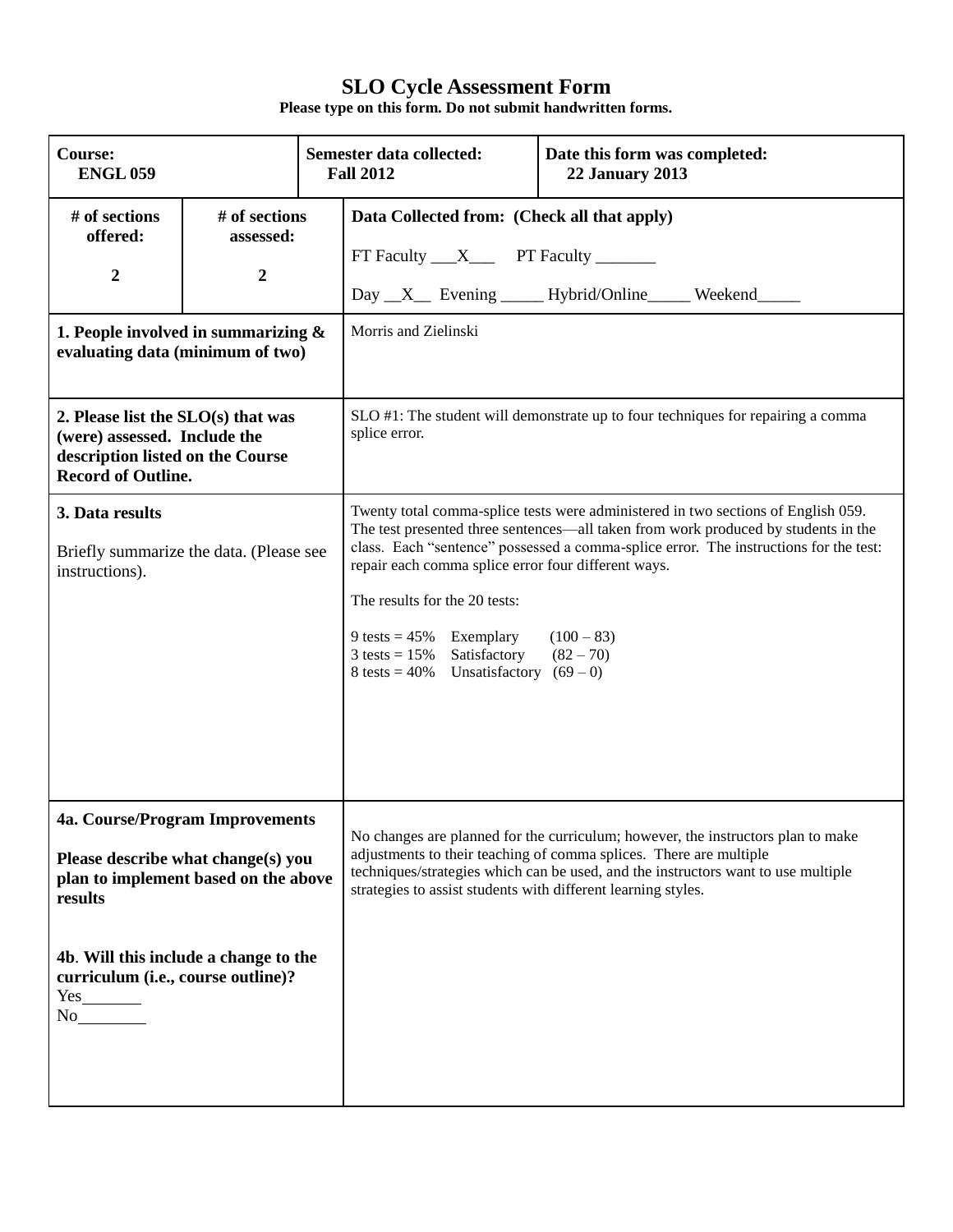| 5. How did the $SLO(s)$ contribute to<br>student acquisition of the<br><b>Institutional Learning Outcome(s)</b><br>(ILOs)?                                                                                           | This is a Basic Skills course which helps students develop their writing skills: ISLO 1,<br><b>Communication Skills</b> |
|----------------------------------------------------------------------------------------------------------------------------------------------------------------------------------------------------------------------|-------------------------------------------------------------------------------------------------------------------------|
| For example, if ILO #1 (communication<br>skills) was identified as being related to<br>this SLO, then please write a sentence<br>or two supporting the relationship.                                                 |                                                                                                                         |
| IVC's 5 ILOs:<br>$ILO1 = Communication Skills$<br>$ILO2 = Critical Thinking Skills$<br>$ILO3 = Personal Responsibility$<br>$ILO4 = Information Literary$<br>$ILO5 = Global Awareness$                                |                                                                                                                         |
| 6. Next Steps<br>Was the process effective? Will you<br>change the outcome/assessment (e.g.,<br>alter the SLO, assessment, faculty<br>discussion process, strategy for<br>providing SLO to students)?<br>If so, how? | This process has been effective. It has provided impetus for the instructors to discuss<br>issues and share ideas.      |
| <b>7. After Thoughts</b><br>Feel free to celebrate, vent, or<br>otherwise discuss the process                                                                                                                        |                                                                                                                         |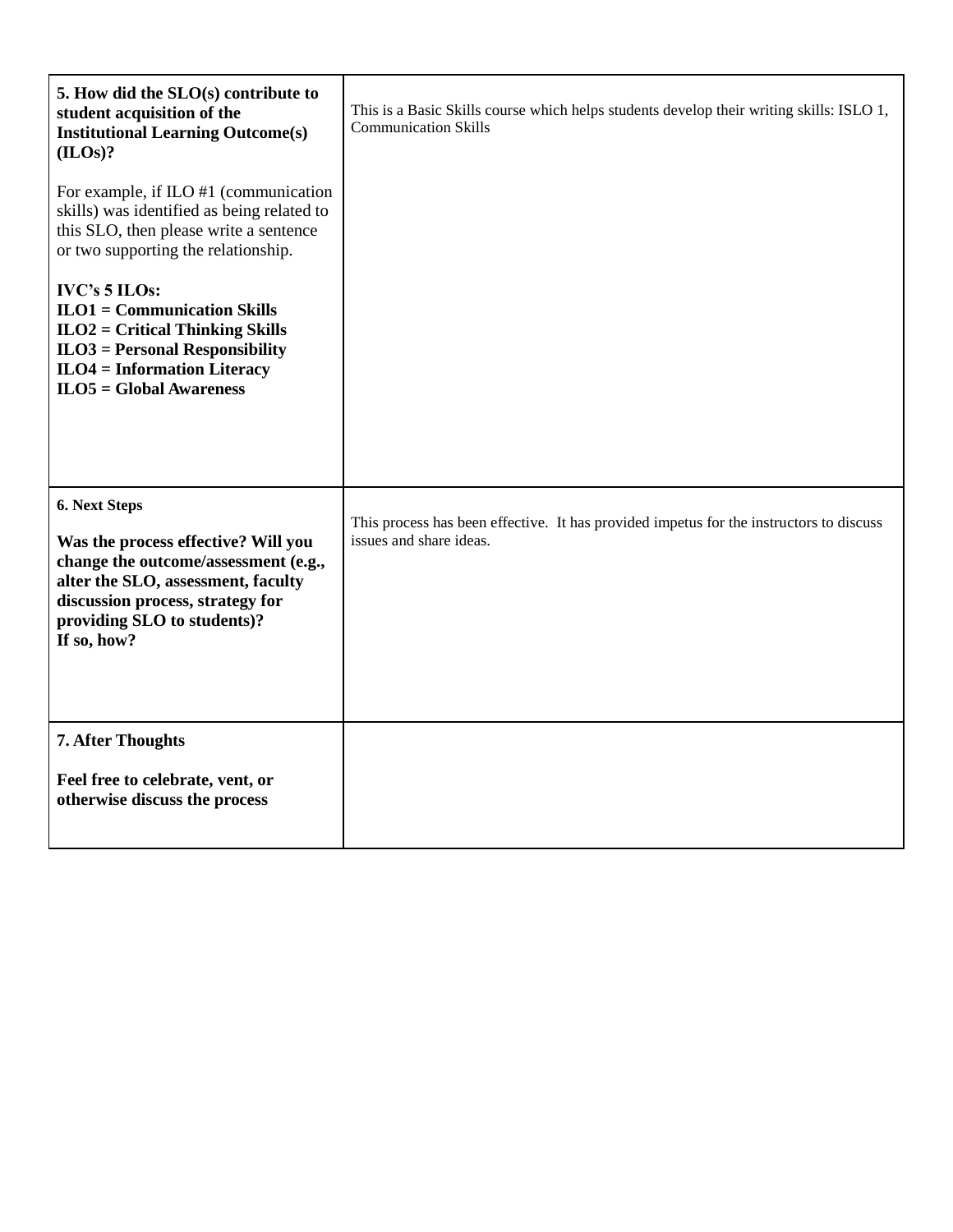| <b>Course:</b><br><b>ENGL 101</b>                                                                                                                                                                                                     |                                  | Semester data collected:<br><b>Fall 2012</b>                                                                                 | Date this form was completed:<br>14 February 2013                                                                                     |                                                                                                                                                             |
|---------------------------------------------------------------------------------------------------------------------------------------------------------------------------------------------------------------------------------------|----------------------------------|------------------------------------------------------------------------------------------------------------------------------|---------------------------------------------------------------------------------------------------------------------------------------|-------------------------------------------------------------------------------------------------------------------------------------------------------------|
| # of sections<br>offered:<br>28                                                                                                                                                                                                       | # of sections<br>assessed:<br>16 |                                                                                                                              | Data Collected from: (Check all that apply)<br>FT Faculty $X$ PT Faculty $X$<br>Day $X$ Evening $X$<br>Hybrid/Online_____ Weekend____ |                                                                                                                                                             |
| 1. People involved in summarizing $\&$<br>evaluating data (minimum of two)                                                                                                                                                            |                                  |                                                                                                                              |                                                                                                                                       | Cormier, Dorantes, Ferrell, Heumann, Rapp, Rowley, Samaniego, Shaner.                                                                                       |
| 2. Please list the $SLO(s)$ that was<br>(were) assessed. Include the<br>description listed on the Course<br><b>Record of Outline.</b>                                                                                                 |                                  |                                                                                                                              | reasoning and analysis.<br>subsumed within PLO #3.                                                                                    | PLO #3: The student will produce an effective research paper using logical<br>SLO #1 for this course relates to research and documentation; it therefore is |
| 3. Data results<br>Briefly summarize the data. (Please see<br>instructions).                                                                                                                                                          |                                  | Data submitted by 8 instructors for 16 sections.<br>Exemplary<br>26%<br>Satisfactory<br>50%<br>Unsatisfactory 24%<br>papers. | Data is based on students who finished the semester and submitted research                                                            |                                                                                                                                                             |
| 4a. Course/Program Improvements<br>Please describe what change(s) you<br>plan to implement based on the above<br>results<br>4b. Will this include a change to the<br>curriculum (i.e., course outline)?<br>$Yes$ <sub>0</sub><br>No x |                                  |                                                                                                                              | satisfactory or above).                                                                                                               | The aggregate data demonstrates learning that is currently acceptable (76%                                                                                  |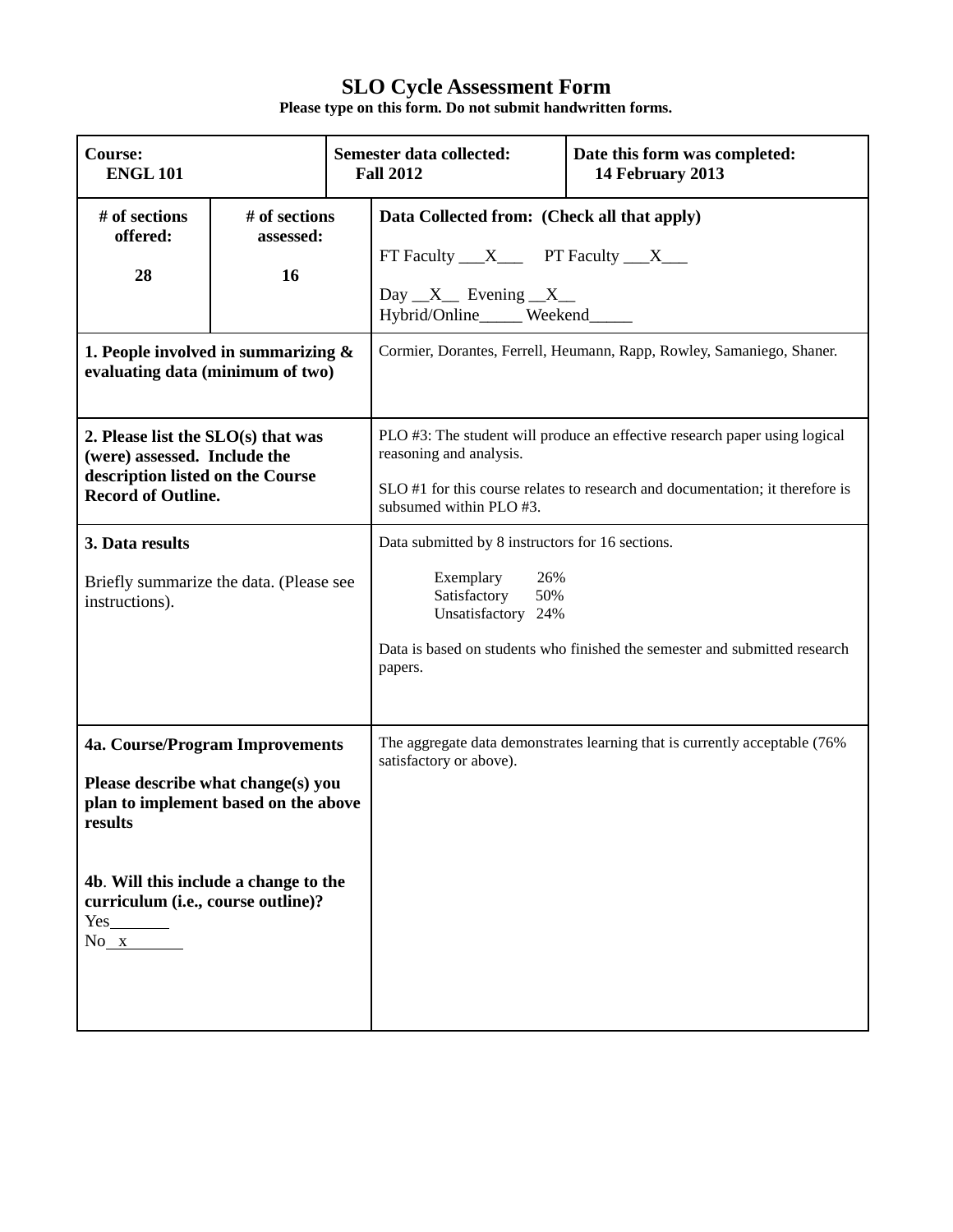| 5. How did the SLO(s) contribute to<br>student acquisition of the<br><b>Institutional Learning Outcome(s)</b><br>(ILOS)?<br>For example, if ILO #1 (communication<br>skills) was identified as being related to<br>this SLO, then please write a sentence<br>or two supporting the relationship.<br><b>IVC's 5 ILOs:</b><br>$ILO1 = Communication Skills$<br>$ILO2 = Critical Thinking Skills$<br>$ILO3 = Personal Responsibility$<br>$ILO4 = Information Literary$<br>$ILO5 = Global Awards$ | The submissions of satisfactory research papers demonstrated the ability of<br>students to research and communicate their findings effectively in writing.<br>The development of a satisfactory research paper includes a set of skills<br>which address multiple institutional goals.<br>Research papers address ISLO $1$ – Communication Skills. They also address<br>ISLO 2 – Critical Thinking Skills in that they require students to think<br>critically about the material they report on and form judgments.<br>Research papers address ISLO 3 – Personal Responsibility in that students<br>need to complete the papers at home and turn them in on time. They also<br>address ISLO 4 - Information Literacy in that students need to read and<br>evaluate multiple sources for the papers. They also need the computer for<br>research and formatting.<br>Depending on the individual instructor's assignment, the research paper may<br>also address ISLO 5 - Global Awareness. |
|-----------------------------------------------------------------------------------------------------------------------------------------------------------------------------------------------------------------------------------------------------------------------------------------------------------------------------------------------------------------------------------------------------------------------------------------------------------------------------------------------|--------------------------------------------------------------------------------------------------------------------------------------------------------------------------------------------------------------------------------------------------------------------------------------------------------------------------------------------------------------------------------------------------------------------------------------------------------------------------------------------------------------------------------------------------------------------------------------------------------------------------------------------------------------------------------------------------------------------------------------------------------------------------------------------------------------------------------------------------------------------------------------------------------------------------------------------------------------------------------------------|
| 6. Next Steps<br>Was the process effective? Will you<br>change the outcome/assessment (e.g., alter<br>the SLO, assessment, faculty discussion<br>process, strategy for providing SLO to<br>students)?<br>If so, how?<br><b>7. After Thoughts</b>                                                                                                                                                                                                                                              | This process was effective. However, accountability for submitting<br>assessment data needs to be addressed at the administrative level.                                                                                                                                                                                                                                                                                                                                                                                                                                                                                                                                                                                                                                                                                                                                                                                                                                                   |
| Feel free to celebrate, vent, or<br>otherwise discuss the process                                                                                                                                                                                                                                                                                                                                                                                                                             |                                                                                                                                                                                                                                                                                                                                                                                                                                                                                                                                                                                                                                                                                                                                                                                                                                                                                                                                                                                            |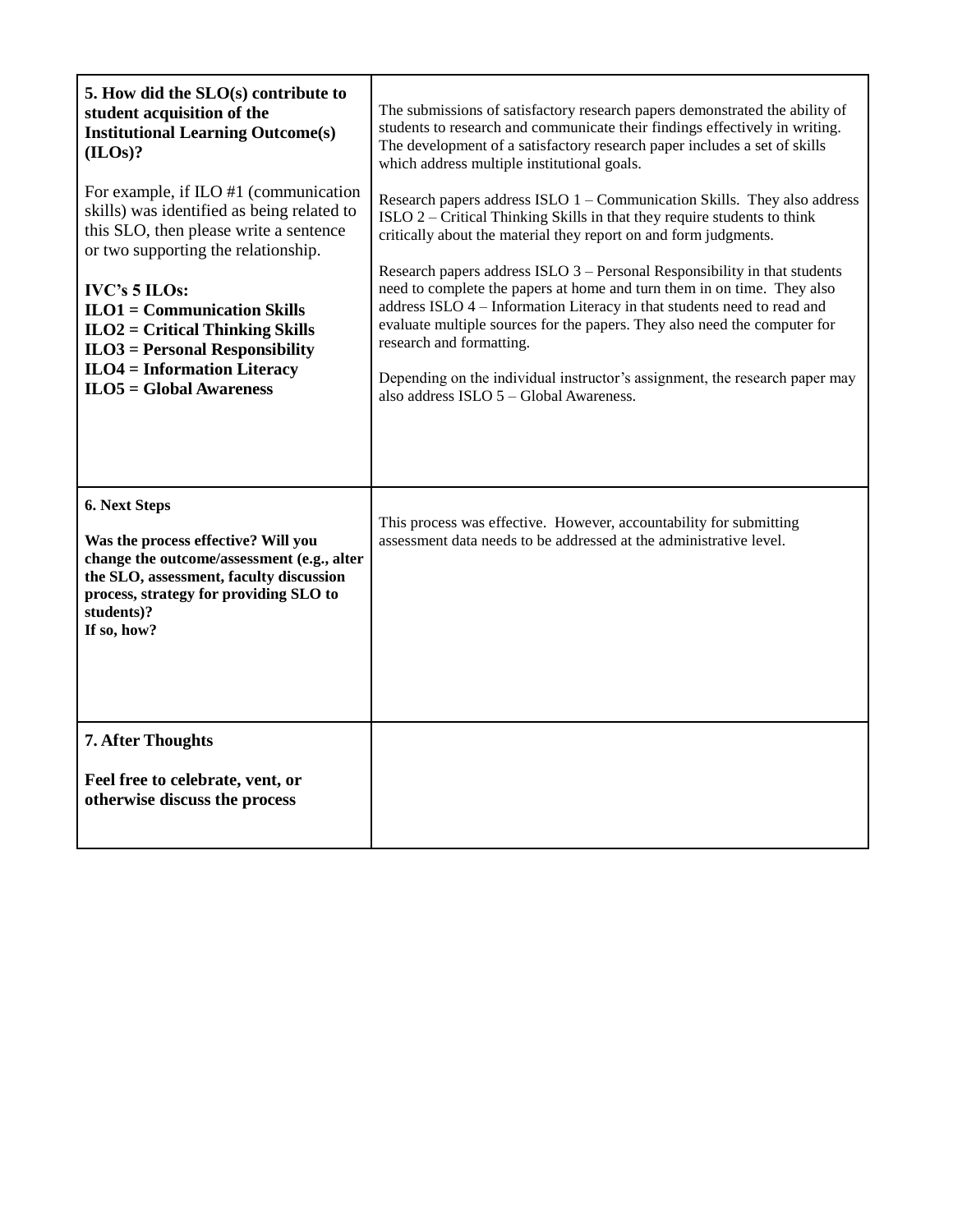| <b>Course:</b><br><b>ENGL 102</b>                                                                                                                                                                                                                   |                                                |                                                                                                                                                                                                                                                   | Semester data collected:<br><b>Fall 2012</b>                                             |  | Date this form was completed:<br>13 December 2012                                                                                                                            |
|-----------------------------------------------------------------------------------------------------------------------------------------------------------------------------------------------------------------------------------------------------|------------------------------------------------|---------------------------------------------------------------------------------------------------------------------------------------------------------------------------------------------------------------------------------------------------|------------------------------------------------------------------------------------------|--|------------------------------------------------------------------------------------------------------------------------------------------------------------------------------|
| # of sections<br>offered:<br>2                                                                                                                                                                                                                      | # of sections<br>assessed:<br>$\boldsymbol{2}$ |                                                                                                                                                                                                                                                   | Data Collected from: (Check all that apply)<br>FT Faculty ___X______ PT Faculty ________ |  | Day _X_ Evening _X_ Hybrid/Online _____ Weekend _____                                                                                                                        |
| 1. People involved in summarizing $\&$<br>evaluating data (minimum of two)                                                                                                                                                                          |                                                |                                                                                                                                                                                                                                                   | Frank Rapp and Robert Baukholt                                                           |  |                                                                                                                                                                              |
| 2. Please list the SLO(s) that was<br>(were) assessed. Include the<br>description listed on the Course<br><b>Record of Outline.</b>                                                                                                                 |                                                |                                                                                                                                                                                                                                                   | SLO #1: The student will analyze the development of character in fiction.                |  |                                                                                                                                                                              |
| 3. Data results<br>Briefly summarize the data. (Please see<br>instructions).                                                                                                                                                                        |                                                | Forty-one (41) students were enrolled in two (2) sections of English 102 during the<br>Fall 2012 semester. Twenty-five (25) students successfully analyzed character<br>development in works of fiction; sixteen (16) did not successfully do so. |                                                                                          |  |                                                                                                                                                                              |
| 4a. Course/Program Improvements<br>Please describe what change(s) you<br>plan to implement based on the above<br>results<br>4b. Will this include a change to the<br>curriculum (i.e., course outline)?<br>$Yes$ <sub>___________</sub><br>$No$ $X$ |                                                |                                                                                                                                                                                                                                                   | in works of fiction.                                                                     |  | Revision of directions for analyzing character development shall be undertaken in an<br>attempt to increase the number of students who successfully analyze said development |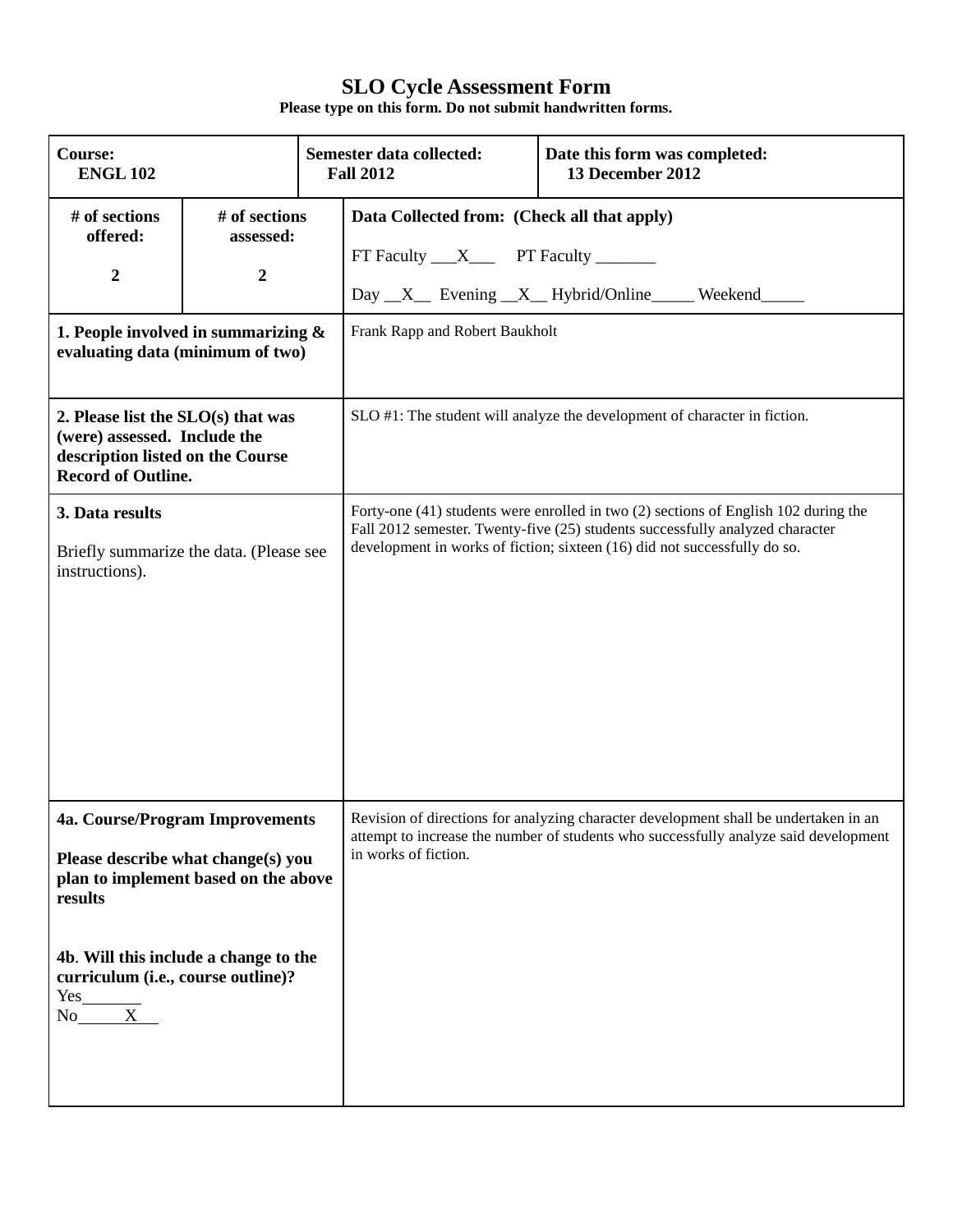| 5. How did the SLO(s) contribute to<br>student acquisition of the<br><b>Institutional Learning Outcome(s)</b><br>(ILOs)?                                                                                             | ILO1 and ILO2<br>The analysis of character development is directly related to critical thinking skills. The<br>necessity of being able to do so in writing, through essay examination also requires the<br>students to use communication skills. |
|----------------------------------------------------------------------------------------------------------------------------------------------------------------------------------------------------------------------|--------------------------------------------------------------------------------------------------------------------------------------------------------------------------------------------------------------------------------------------------|
| For example, if ILO #1 (communication<br>skills) was identified as being related to<br>this SLO, then please write a sentence<br>or two supporting the relationship.                                                 |                                                                                                                                                                                                                                                  |
| IVC's 5 ILOs:<br>$ILO1 = Communication Skills$<br>$ILO2 = Critical Thinking Skills$<br>$ILO3 = Personal Responsibility$<br><b>ILO4</b> = Information Literacy<br>$ILO5 = Global Awards$                              |                                                                                                                                                                                                                                                  |
| 6. Next Steps<br>Was the process effective? Will you<br>change the outcome/assessment (e.g., alter<br>the SLO, assessment, faculty discussion<br>process, strategy for providing SLO to<br>students)?<br>If so, how? | The process was effective. There is no plan to change the outcome or the assessment<br>process at this time.                                                                                                                                     |
| <b>7. After Thoughts</b><br>Feel free to celebrate, vent, or<br>otherwise discuss the process                                                                                                                        |                                                                                                                                                                                                                                                  |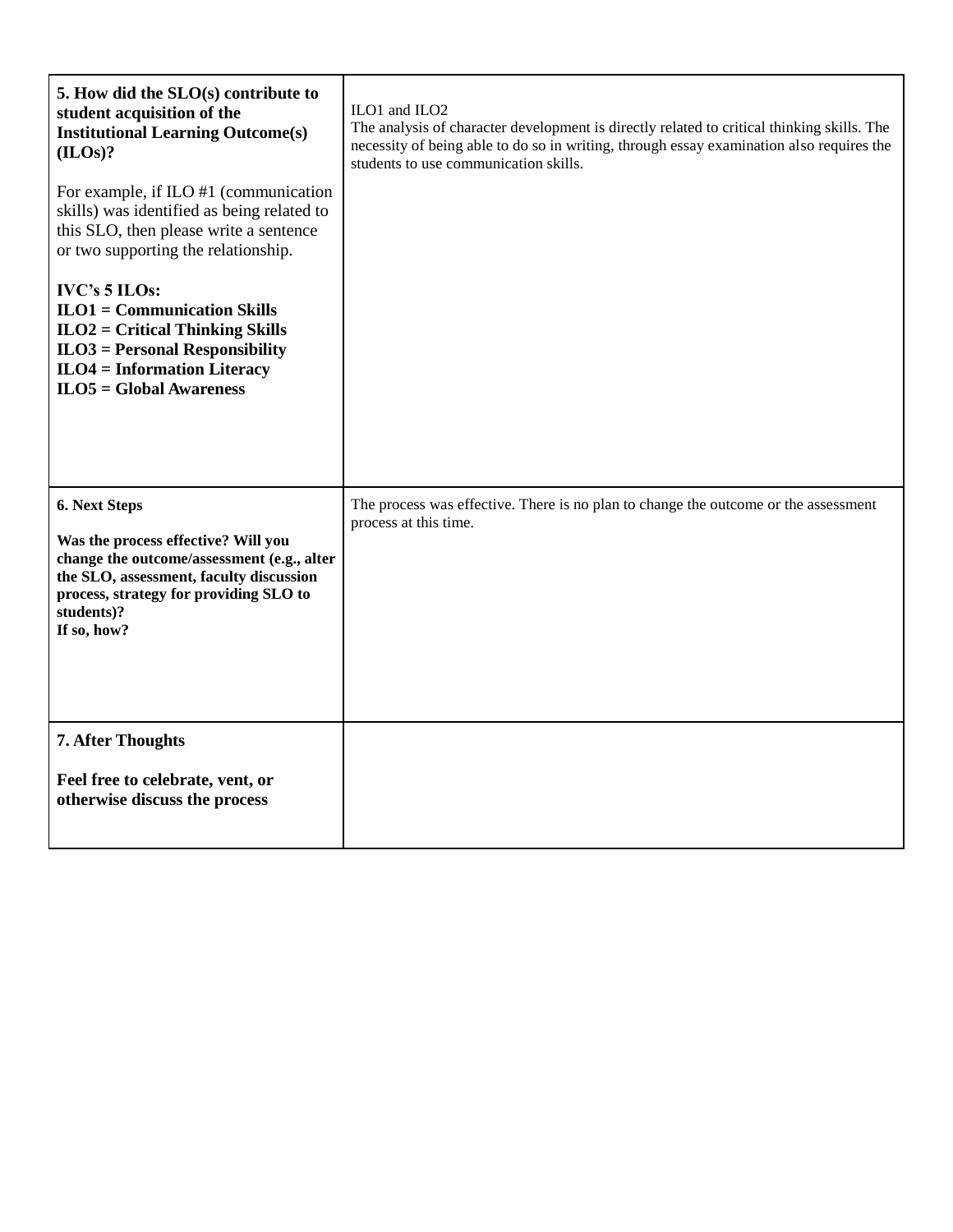| <b>Course:</b><br><b>ENGL 111</b>                                                                                                                                                                                                   |                                                | Semester data collected:<br><b>Fall 2012</b>                                                                                                                                                            | Date this form was completed:<br>7 February 2013                                                                                                                       |
|-------------------------------------------------------------------------------------------------------------------------------------------------------------------------------------------------------------------------------------|------------------------------------------------|---------------------------------------------------------------------------------------------------------------------------------------------------------------------------------------------------------|------------------------------------------------------------------------------------------------------------------------------------------------------------------------|
| # of sections<br>offered:<br>$\boldsymbol{2}$                                                                                                                                                                                       | # of sections<br>assessed:<br>$\boldsymbol{2}$ | Data Collected from: (Check all that apply)<br>FT Faculty __X___ PT Faculty _____                                                                                                                       | Day X Evening Hybrid/Online Weekend                                                                                                                                    |
| 1. People involved in summarizing $\&$<br>evaluating data (minimum of two)                                                                                                                                                          |                                                | McNeece, Morris, Rowley.                                                                                                                                                                                |                                                                                                                                                                        |
| 2. Please list the $SLO(s)$ that was<br>(were) assessed. Include the<br>description listed on the Course<br><b>Record of Outline.</b>                                                                                               |                                                | media.                                                                                                                                                                                                  | SLO #3: The student will identify persuasive techniques in print or visual or aural                                                                                    |
| 3. Data results<br>Briefly summarize the data. (Please see<br>instructions).                                                                                                                                                        |                                                | Section 10179 - 18 students<br>Exemplary $-8(44%)$<br>Satisfactory $-6$ (33%)<br>Failed $-4(22%)$<br>Section 10178 - 27 students<br>Exemplary $-10(37%)$<br>Satisfactory $-4(15%)$<br>Failed $-13(48%)$ |                                                                                                                                                                        |
| 4a. Course/Program Improvements<br>Please describe what change(s) you<br>plan to implement based on the above<br>results<br>4b. Will this include a change to the<br>curriculum (i.e., course outline)?<br>$Yes$ <sub>1</sub><br>No |                                                | so the students do more than identify fallacies.                                                                                                                                                        | The identification of persuasive techniques is approached through multiple<br>presentations and activities. In the future, the instructor could broaden the assessment |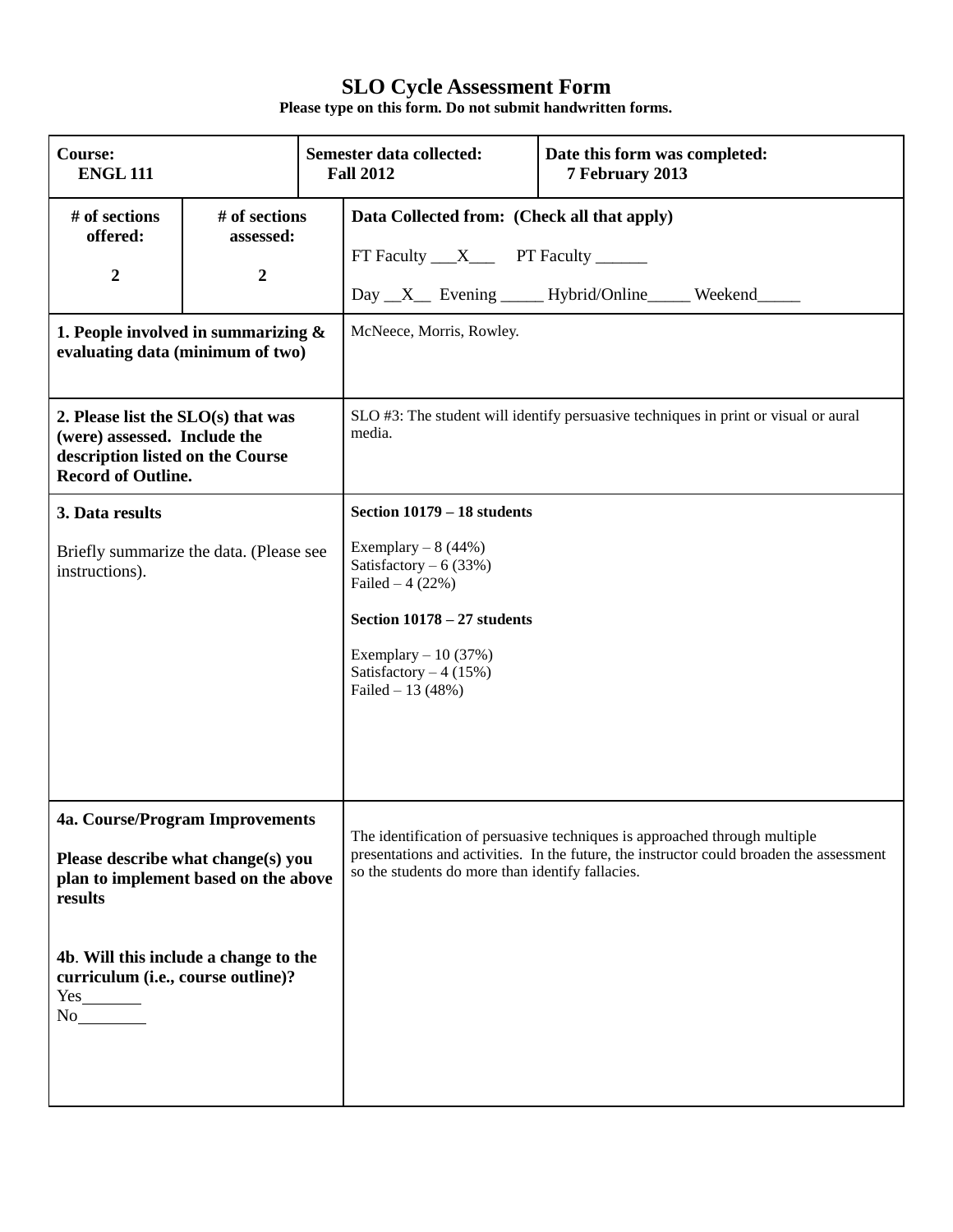| 5. How did the SLO(s) contribute to<br>student acquisition of the<br><b>Institutional Learning Outcome(s)</b><br>(ILOs)?                                                                                             | ISLO1 - Communication skills<br>ISLO2 - Critical thinking                                                                                                                                                                                                                           |
|----------------------------------------------------------------------------------------------------------------------------------------------------------------------------------------------------------------------|-------------------------------------------------------------------------------------------------------------------------------------------------------------------------------------------------------------------------------------------------------------------------------------|
| For example, if $ILO$ #1 (communication<br>skills) was identified as being related to<br>this SLO, then please write a sentence<br>or two supporting the relationship.                                               |                                                                                                                                                                                                                                                                                     |
| <b>IVC's 5 ILOs:</b><br>$ILO1 = Communication Skills$<br>$ILO2 = Critical Thinking Skills$<br>$ILO3 = Personal Responsibility$<br>$ILO4 = Information Literary$<br>$ILO5 = Global Awards$                            |                                                                                                                                                                                                                                                                                     |
| 6. Next Steps<br>Was the process effective? Will you<br>change the outcome/assessment (e.g., alter<br>the SLO, assessment, faculty discussion<br>process, strategy for providing SLO to<br>students)?<br>If so, how? | The process of assessment and review provided the instructor with an opportunity to<br>reflect on the assessment tools themselves. In this cycle, the assessment focused<br>almost exclusively on fallacies. Future assessments will be used to broaden the scope<br>of assessment. |
| 7. After Thoughts<br>Feel free to celebrate, vent, or<br>otherwise discuss the process                                                                                                                               |                                                                                                                                                                                                                                                                                     |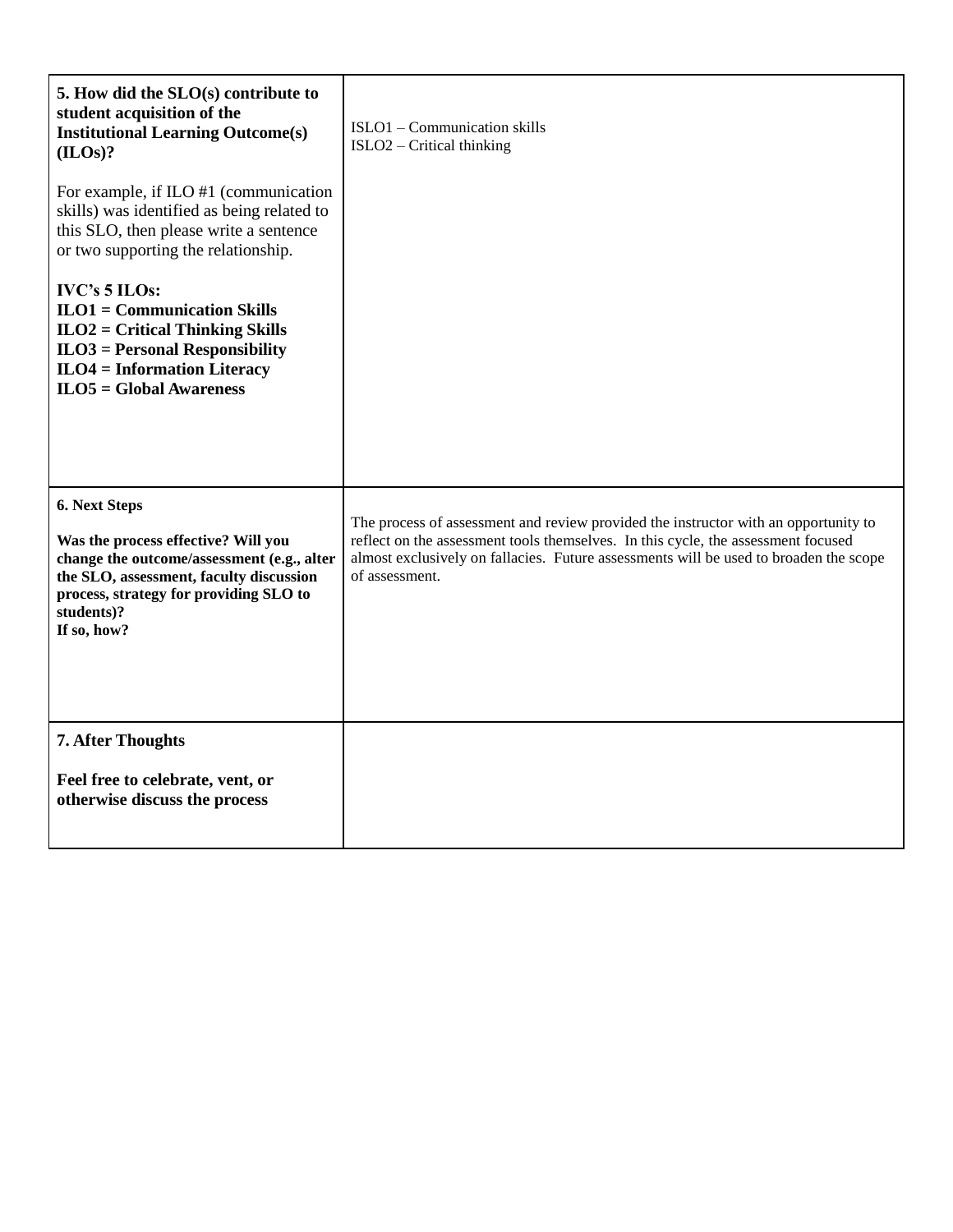| <b>Course:</b><br><b>ENGL 201</b>                                                                                                                                                                                                                                                                                                   |                                 |                                                                                                                                                         | Semester data collected:<br><b>Fall 2012</b>                                                                                                                                                                                                                                                                                                                                                                                                                                             | Date this form was completed:<br><b>11 January 2013</b> |  |
|-------------------------------------------------------------------------------------------------------------------------------------------------------------------------------------------------------------------------------------------------------------------------------------------------------------------------------------|---------------------------------|---------------------------------------------------------------------------------------------------------------------------------------------------------|------------------------------------------------------------------------------------------------------------------------------------------------------------------------------------------------------------------------------------------------------------------------------------------------------------------------------------------------------------------------------------------------------------------------------------------------------------------------------------------|---------------------------------------------------------|--|
| # of sections<br>offered:<br>6                                                                                                                                                                                                                                                                                                      | # of sections<br>assessed:<br>6 |                                                                                                                                                         | Data Collected from: (Check all that apply)<br>FT Faculty $\_\_X\_\_$ PT Faculty $\_\_X\_\_$                                                                                                                                                                                                                                                                                                                                                                                             | Day X Evening X Hybrid/Online Weekend                   |  |
| 1. People involved in summarizing $\&$<br>evaluating data (minimum of two)                                                                                                                                                                                                                                                          |                                 | Heumann, Patterson, and Rowley                                                                                                                          |                                                                                                                                                                                                                                                                                                                                                                                                                                                                                          |                                                         |  |
| 2. Please list the $SLO(s)$ that was<br>(were) assessed. Include the<br>description listed on the Course<br><b>Record of Outline.</b>                                                                                                                                                                                               |                                 |                                                                                                                                                         | PLO #1: The student will demonstrate command of rules regarding plagiarism and<br>academic ethics.                                                                                                                                                                                                                                                                                                                                                                                       |                                                         |  |
| 3. Data results                                                                                                                                                                                                                                                                                                                     |                                 |                                                                                                                                                         | Total students: 112                                                                                                                                                                                                                                                                                                                                                                                                                                                                      |                                                         |  |
| Briefly summarize the data. (Please see<br>instructions).                                                                                                                                                                                                                                                                           |                                 | Reported Exemplary: 36<br>Reported Satisfactory: 57<br>Reported Unsatisfactory: 19<br>term.)<br>overall numbers were reduced.                           | At least six of those with an unsatisfactory mark were actually projects not<br>completed. The students in those cases failed to demonstrate knowledge of<br>plagiarism due to non-submission. (Some faculty included that information.<br>Some did not. It may be the case that all, or most, unsatisfactory marks were<br>the result of students failing to complete the specified assignment by end of<br>In some classes, the plagiarism measure was taken near the end of term when |                                                         |  |
| 4a. Course/Program Improvements<br>Please describe what change(s) you<br>plan to implement based on the above<br>results                                                                                                                                                                                                            |                                 | With 83% of the students demonstrating exemplary or satisfactory learning for this<br>outcome, no changes to the curriculum are warranted at this time. |                                                                                                                                                                                                                                                                                                                                                                                                                                                                                          |                                                         |  |
| 4b. Will this include a change to the<br>curriculum (i.e., course outline)?<br>$Yes$ <sub>1</sub><br>No and the North State of the North State of the North State of the North State of the North State of the North State of the North State of the North State of the North State of the North State of the North State of the No |                                 |                                                                                                                                                         |                                                                                                                                                                                                                                                                                                                                                                                                                                                                                          |                                                         |  |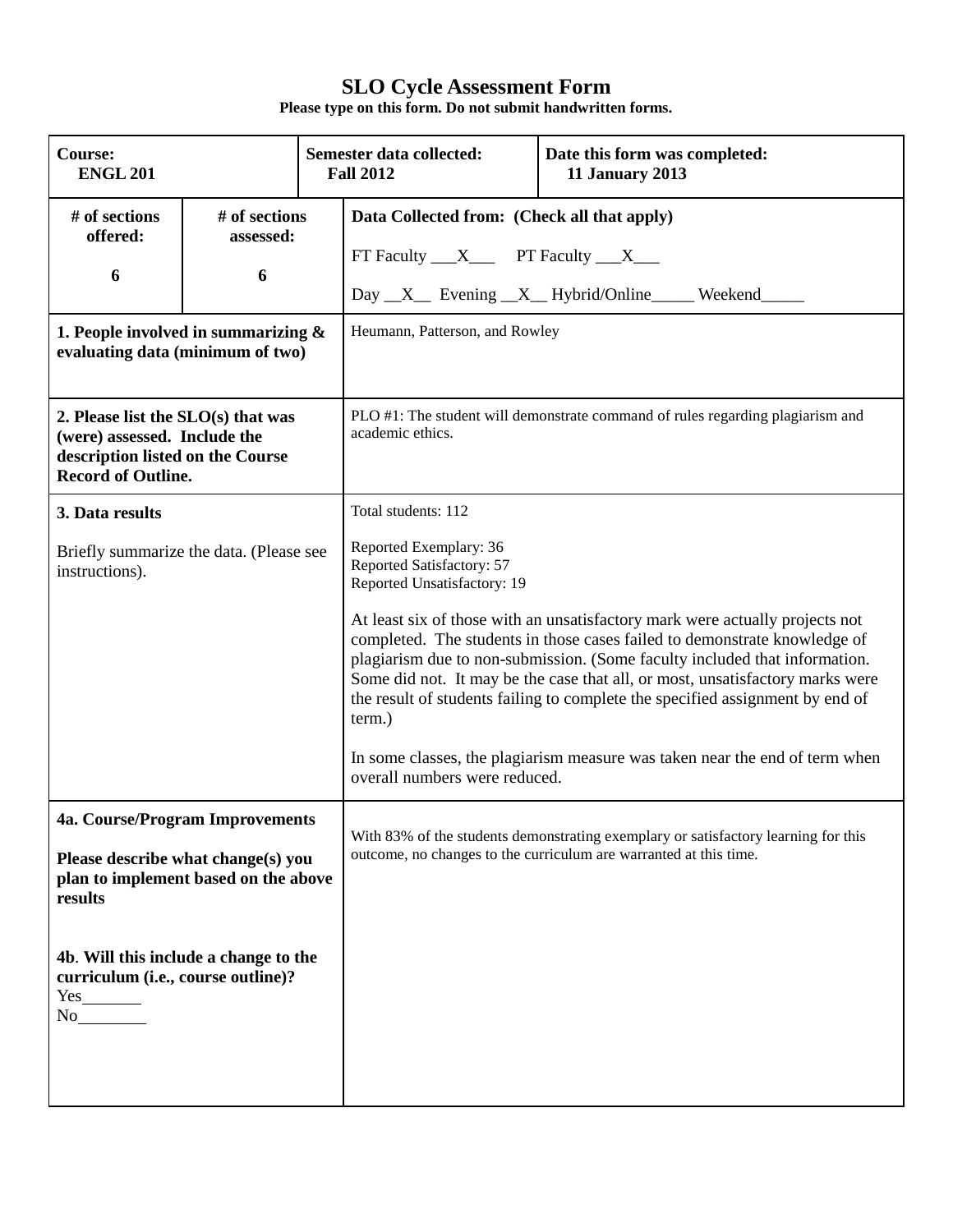| 5. How did the SLO(s) contribute to<br>student acquisition of the<br><b>Institutional Learning Outcome(s)</b><br>(ILOs)?<br>For example, if $ILO$ #1 (communication<br>skills) was identified as being related to<br>this SLO, then please write a sentence<br>or two supporting the relationship.<br><b>IVC's 5 ILOs:</b><br>$ILO1 = Communication Skills$<br>$ILO2 = Critical Thinking Skills$<br>$ILO3 = Personal Responsibility$<br>$ILO4 = Information Literary$<br>$ILO5 = Global Awards$ | Given that this outcome addresses the student's use of outside sources in her/his own<br>writing, this SLO touches on several of the Institutional outcomes.<br>The writing of the research paper relates to ISLO 1, Communication Skills. The use<br>and integration of outside sources relates to ISLO 2, Critical Thinking Skills. The<br>concept and application of ethical standards and rules relates to ISLO 3, Personal<br>Responsibility. And the actual gathering and evaluation of outside sources relates to<br>ISLO 4, Information Literacy. |
|-------------------------------------------------------------------------------------------------------------------------------------------------------------------------------------------------------------------------------------------------------------------------------------------------------------------------------------------------------------------------------------------------------------------------------------------------------------------------------------------------|-----------------------------------------------------------------------------------------------------------------------------------------------------------------------------------------------------------------------------------------------------------------------------------------------------------------------------------------------------------------------------------------------------------------------------------------------------------------------------------------------------------------------------------------------------------|
| 6. Next Steps<br>Was the process effective? Will you<br>change the outcome/assessment (e.g., alter<br>the SLO, assessment, faculty discussion<br>process, strategy for providing SLO to<br>students)?<br>If so, how?<br>7. After Thoughts                                                                                                                                                                                                                                                       |                                                                                                                                                                                                                                                                                                                                                                                                                                                                                                                                                           |
| Feel free to celebrate, vent, or<br>otherwise discuss the process                                                                                                                                                                                                                                                                                                                                                                                                                               |                                                                                                                                                                                                                                                                                                                                                                                                                                                                                                                                                           |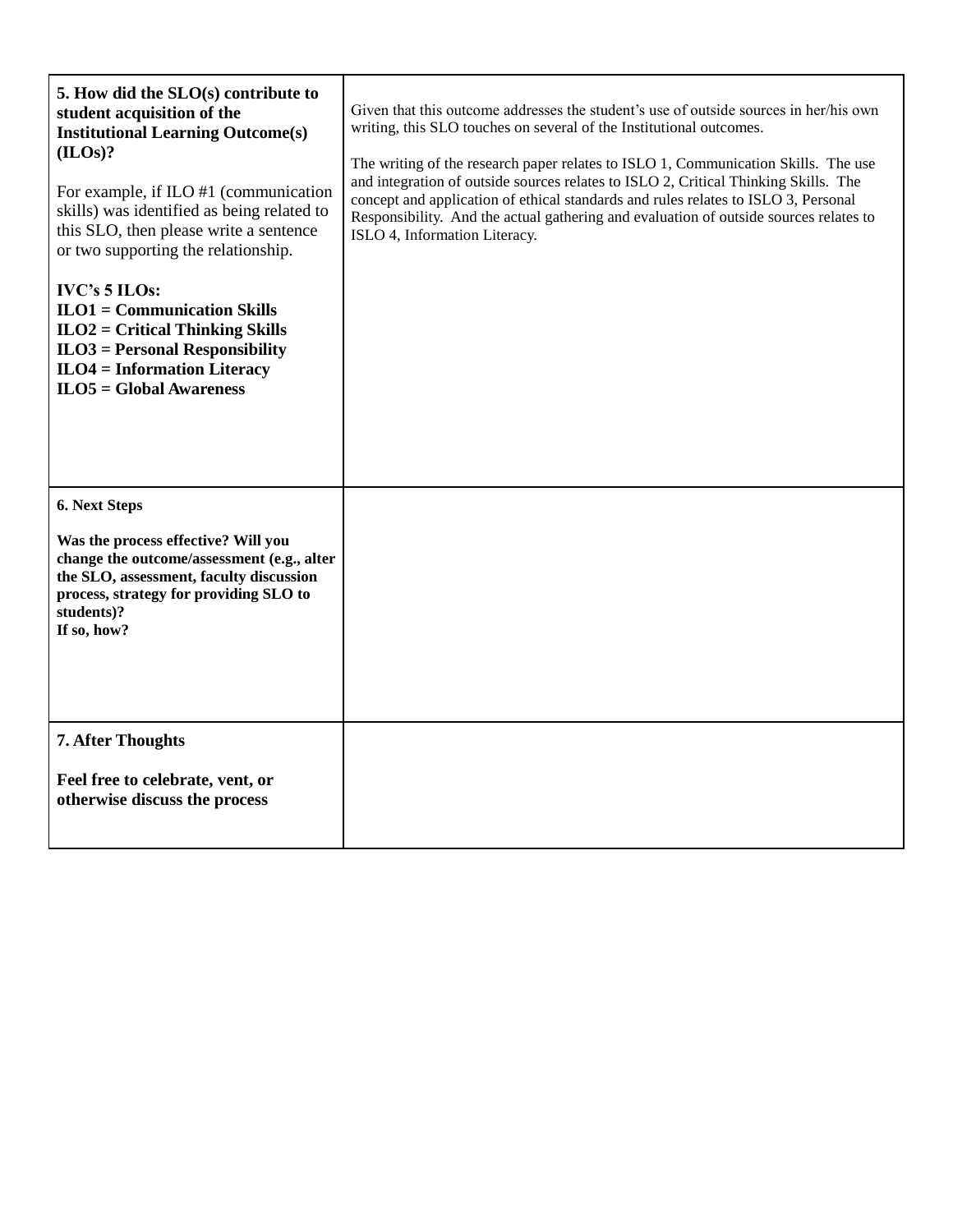| <b>Course:</b><br><b>ENGL 224</b>                                                                                                                                                                                         |                                            |                                                                                                                                                                   | Semester data collected:<br><b>Fall 2012</b>                                                                                                                                                                    | Date this form was completed:<br>11 December 2013 |  |
|---------------------------------------------------------------------------------------------------------------------------------------------------------------------------------------------------------------------------|--------------------------------------------|-------------------------------------------------------------------------------------------------------------------------------------------------------------------|-----------------------------------------------------------------------------------------------------------------------------------------------------------------------------------------------------------------|---------------------------------------------------|--|
| # of sections<br>offered:<br>$\mathbf{1}$                                                                                                                                                                                 | # of sections<br>assessed:<br>$\mathbf{1}$ |                                                                                                                                                                   | Data Collected from: (Check all that apply)<br>$FT$ Faculty $X$ PT Faculty _______                                                                                                                              | Day _X_ Evening _____ Hybrid/Online _____ Weekend |  |
| 1. People involved in summarizing $\&$<br>evaluating data (minimum of two)                                                                                                                                                |                                            |                                                                                                                                                                   | Deirdre Rowley and Michael Heumann                                                                                                                                                                              |                                                   |  |
| 2. Please list the SLO(s) that was<br>(were) assessed. Include the<br>description listed on the Course<br><b>Record of Outline.</b>                                                                                       |                                            |                                                                                                                                                                   | PLO #2: The student will explicate and evaluate textual material in literature and<br>rhetoric.<br>SLO #1 for this course relates to evaluation of textual material; it therefore is<br>subsumed within PLO #2. |                                                   |  |
| 3. Data results<br>Briefly summarize the data. (Please see<br>instructions).                                                                                                                                              |                                            | # of students: 19<br>Success rate: 15.5<br>Sample #1: 17/19<br>Sample #2: 16/19<br>Sample #3: 14/16 (three not submitted)<br>Sample #4: 15/18 (one not submitted) |                                                                                                                                                                                                                 |                                                   |  |
| 4a. Course/Program Improvements<br>Please describe what change(s) you<br>plan to implement based on the above<br>results<br>4b. Will this include a change to the<br>curriculum (i.e., course outline)?<br>Yes<br>X<br>No |                                            | More in class discussion on topics before writing.                                                                                                                |                                                                                                                                                                                                                 |                                                   |  |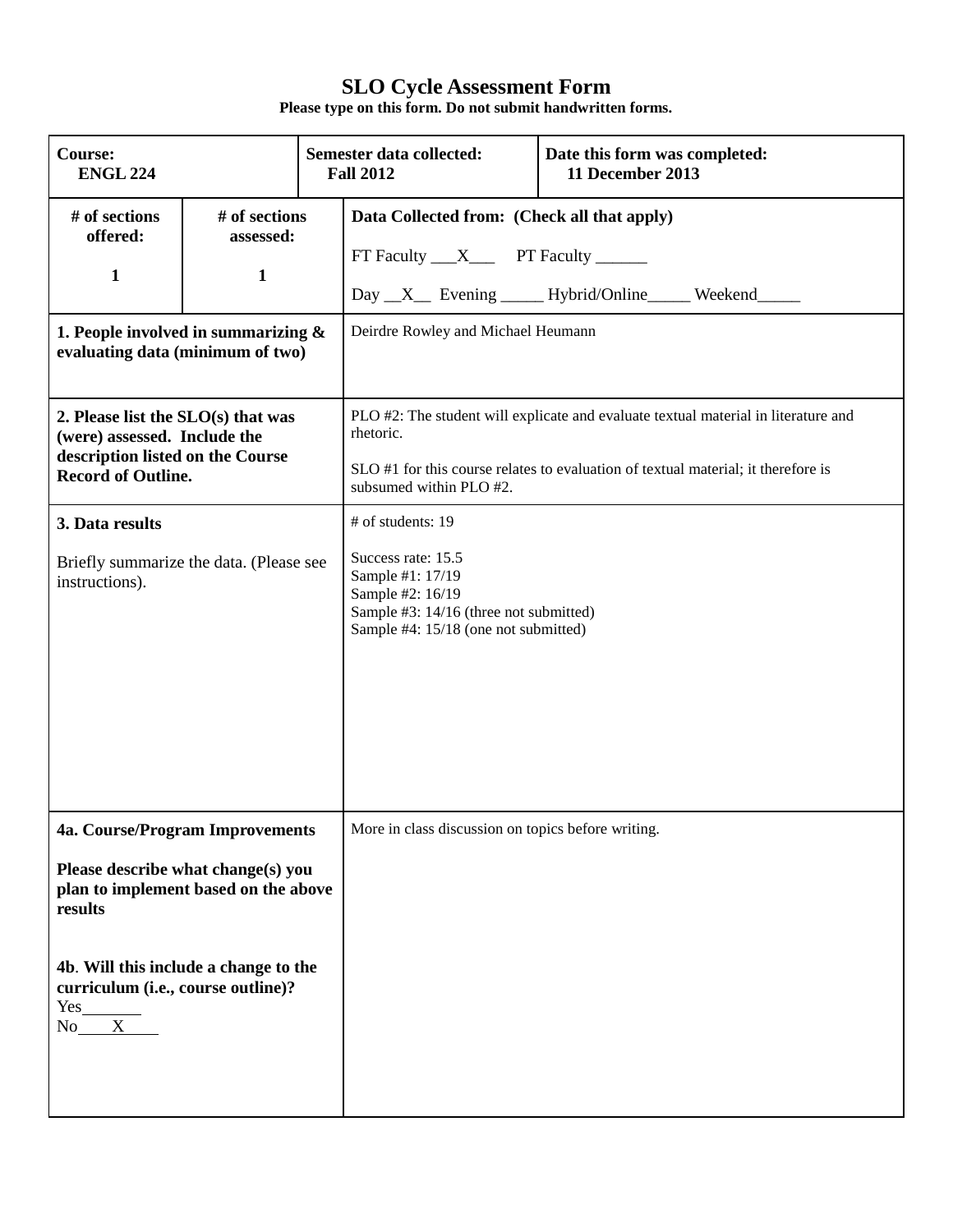| 5. How did the SLO(s) contribute to<br>student acquisition of the<br><b>Institutional Learning Outcome(s)</b><br>(ILOS)?                                                                                             | The explication and evaluation of written text is a key skill in critical thinking (ILO2).                                                                                                                                                                                                                                    |
|----------------------------------------------------------------------------------------------------------------------------------------------------------------------------------------------------------------------|-------------------------------------------------------------------------------------------------------------------------------------------------------------------------------------------------------------------------------------------------------------------------------------------------------------------------------|
| For example, if $ILO$ #1 (communication<br>skills) was identified as being related to<br>this SLO, then please write a sentence<br>or two supporting the relationship.                                               |                                                                                                                                                                                                                                                                                                                               |
| <b>IVC's 5 ILOs:</b><br>$ILO1 = Communication Skills$<br>$ILO2 = Critical Thinking Skills$<br>$ILO3 = Personal Responsibility$<br>$ILO4 = Information Literary$<br>$ILO5 = Global Awareness$                         |                                                                                                                                                                                                                                                                                                                               |
| 6. Next Steps<br>Was the process effective? Will you<br>change the outcome/assessment (e.g., alter<br>the SLO, assessment, faculty discussion<br>process, strategy for providing SLO to<br>students)?<br>If so, how? | This was the first time assessment data was gathered for the Program Learning<br>Outcomes. In this particular case, only one section of one course addressed this PLO;<br>therefore, additional data from future classes needs to be gathered before sufficient<br>data is collected to inform a discussion of effectiveness. |
| <b>7. After Thoughts</b><br>Feel free to celebrate, vent, or<br>otherwise discuss the process                                                                                                                        |                                                                                                                                                                                                                                                                                                                               |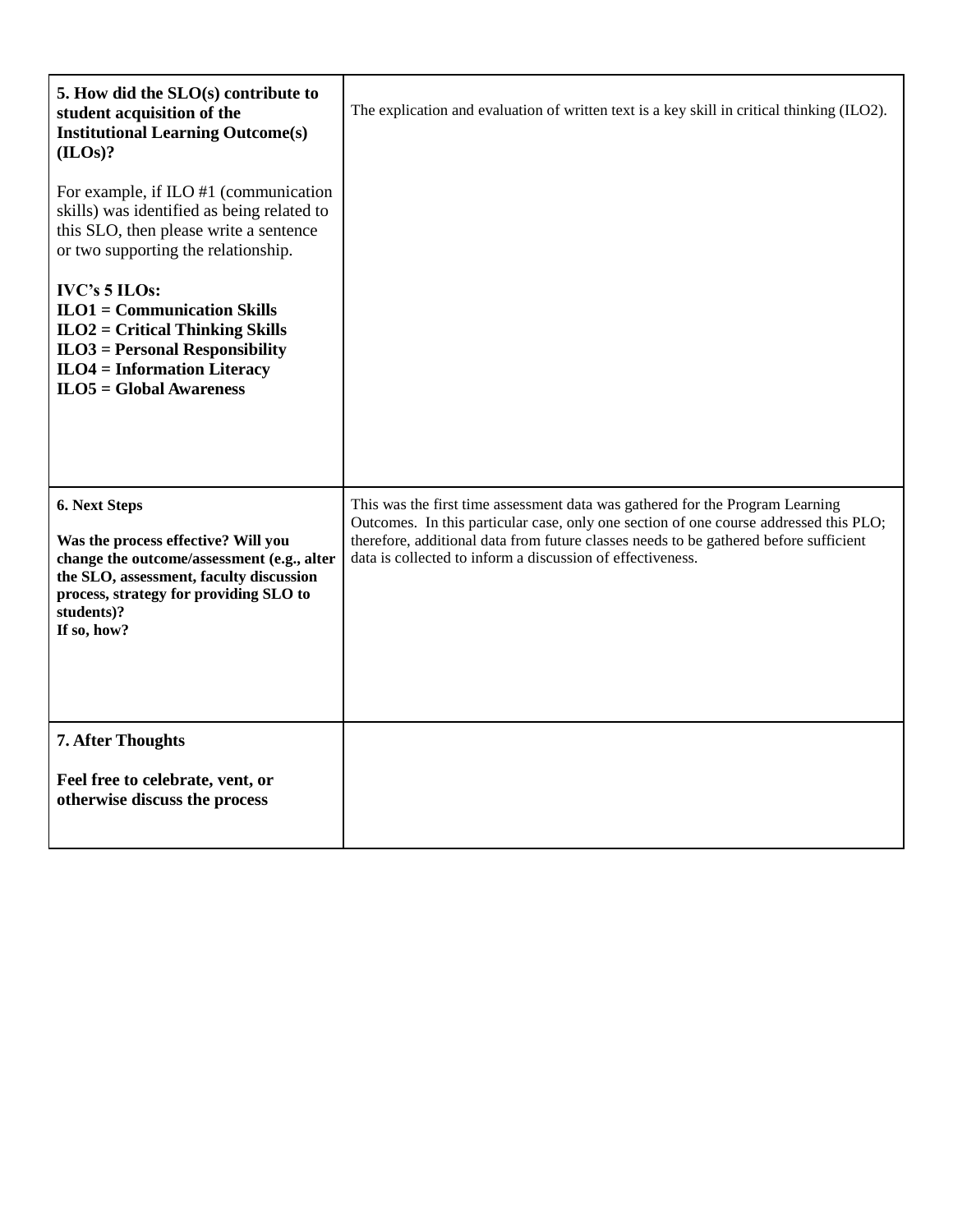| Course:<br><b>ENGL 250: Intro to Creative</b><br><b>Writing</b>                                                                                                                                      |                                            | Semester data collected:<br><b>Fall 2012</b>                                                                                                                     | Date this form was completed:<br><b>29 January 2013</b>                                                                                                                                                                                                                                                                                                                                                                                                                                                                                                                                            |
|------------------------------------------------------------------------------------------------------------------------------------------------------------------------------------------------------|--------------------------------------------|------------------------------------------------------------------------------------------------------------------------------------------------------------------|----------------------------------------------------------------------------------------------------------------------------------------------------------------------------------------------------------------------------------------------------------------------------------------------------------------------------------------------------------------------------------------------------------------------------------------------------------------------------------------------------------------------------------------------------------------------------------------------------|
| # of sections<br>offered:<br>$\mathbf{1}$<br>1. People involved in<br>summarizing & evaluating data<br>(minimum of two)                                                                              | # of sections<br>assessed:<br>$\mathbf{1}$ | Data Collected from: (Check all that apply)<br>FT Faculty ___ X____ PT Faculty ______<br>Brian McNeece and James Patterson                                       | Day ______ Evening __X__ Hybrid/Online ______ Weekend ______                                                                                                                                                                                                                                                                                                                                                                                                                                                                                                                                       |
| 2. Please list the $SLO(s)$ that was<br>(were) assessed. Include the<br>description listed on the Course<br><b>Record of Outline.</b>                                                                |                                            | 1.<br>and literary devices.<br>metaphor.<br>3.                                                                                                                   | Upon course completion, the successful student will have acquired new<br>skills, knowledge, and or attitudes as demonstrated by being able to:<br>compose a short story with adequate development of plot, theme, and<br>character development, with properly formatted dialogue, description,<br>2. compose a short poem with demonstrated understanding of line length,<br>alliteration, assonance, rhyme, meter, imagery, symbolism, and<br>proofread, edit, analyze, and critique fellow students' stories and poems<br>based on their mastery of the appropriate elements as described above. |
| 3. Data results<br>Briefly summarize the data.<br>(Please see instructions).<br>Students rated themselves via an<br>anonymous survey using the<br><b>Blackboard Learn Online Learning</b><br>system. |                                            | Excellent<br>64.3%<br>Good<br>35.7%<br>Adequate<br>0%<br>Unsatisfactory<br>0%<br>Excellent<br>28.6%<br>Good<br>64.3%<br>7.1%<br>Adequate<br>Unsatisfactory<br>0% | I have learned to compose a short story with adequate development of plot, theme,<br>and character, with properly formatted dialogue, description, and literary devices. On<br>this learning outcome I rate my own learning at the __________level by grade.<br>I have learned to compose a short poem with demonstrated understanding of line<br>length, alliteration, assonance, rhyme, meter, imagery, symbolism, and metaphor.<br>On this learning outcome I rate my own learning at the __________ level by grade.                                                                            |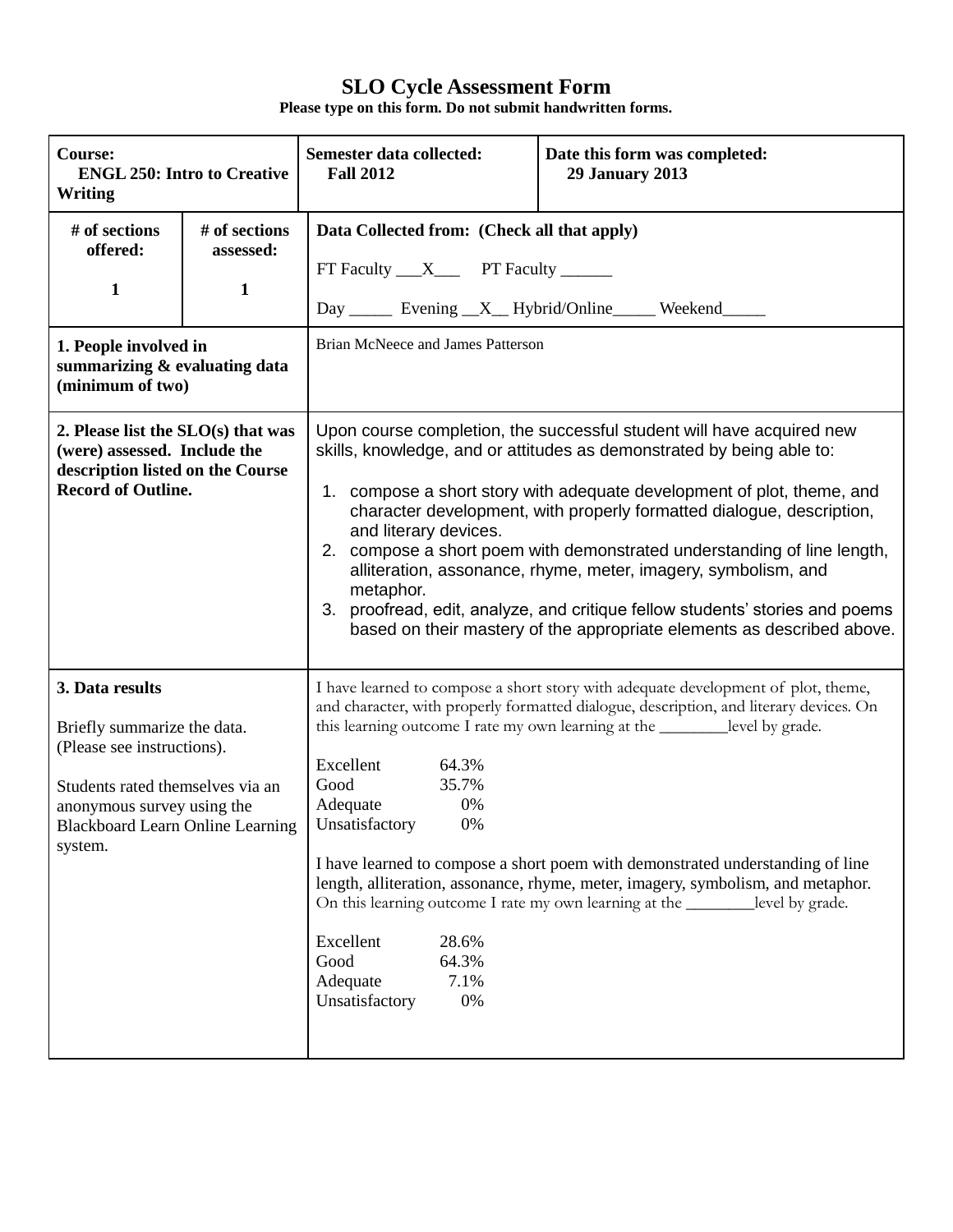| 3. Data results cont.                                                                                                                                                                                                                                                                                                                                                                                                                                                                            | I have learned to proofread, edit, analyze, and criticize fellow students' stories and<br>poems based on their mastery of the appropriate elements as described in the other<br>two survey questions, I rate my own learning of these skills a ______.<br>Excellent<br>42.86%<br>Good<br>50.00%<br>7.14%<br>Adequate<br>Unsatisfactory<br>0%                                                                                                                                                                                                                                                                                                                                                                              |
|--------------------------------------------------------------------------------------------------------------------------------------------------------------------------------------------------------------------------------------------------------------------------------------------------------------------------------------------------------------------------------------------------------------------------------------------------------------------------------------------------|---------------------------------------------------------------------------------------------------------------------------------------------------------------------------------------------------------------------------------------------------------------------------------------------------------------------------------------------------------------------------------------------------------------------------------------------------------------------------------------------------------------------------------------------------------------------------------------------------------------------------------------------------------------------------------------------------------------------------|
| 4a. Course/Program<br><b>Improvements</b>                                                                                                                                                                                                                                                                                                                                                                                                                                                        | For SLO 1 I see no need for improvement, as students have rated their learning<br>highly.                                                                                                                                                                                                                                                                                                                                                                                                                                                                                                                                                                                                                                 |
| Please describe what change(s)<br>you plan to implement based on<br>the above results                                                                                                                                                                                                                                                                                                                                                                                                            | For SLO 2, I attribute the much lower self assessment to the difficult of providing<br>an objective description of quality in poetry. Additionally, students are more<br>resistant to having their poetry criticized. In the future I will show grading<br>standards through sample A, B, and C poems.                                                                                                                                                                                                                                                                                                                                                                                                                    |
| 4b. Will this include a change to<br>the curriculum (i.e., course<br>outline)?<br>$Yes$ <sub>___________</sub><br>$No$ $x$                                                                                                                                                                                                                                                                                                                                                                       | For SLO 3 I will spend more time on basic editing and not assume that the Eng 101<br>pre-requisite indicates a mastery of writing fundamentals.                                                                                                                                                                                                                                                                                                                                                                                                                                                                                                                                                                           |
| 5. How did the SLO(s) contribute<br>to student acquisition of the<br><b>Institutional Learning</b><br>Outcome(s) (ILOs)?<br>For example, if ILO #1<br>(communication skills) was<br>identified as being related to this<br>SLO, then please write a sentence<br>or two supporting the relationship.<br><b>IVC's 5 ILOs:</b><br>$ILO1 = Communication Skills$<br>$ILO2 = Critical Thinking Skills$<br>$ILO3 = Personal Responsibility$<br>$ILO4 = Information Literary$<br>$ILO5 = Global Awards$ | ILO1: Composition of stories and poetry is an attempt at communication. The<br>ensuing workshops provided feedback to students as to the success of their effort,<br>leading to improvement at all levels: grammar, tone, authenticity, and clarity.<br>ILO2: Composition and workshopping provides students practice at imagining<br>plausible worlds—a critical thinking skill.<br>ILO3—Students had meet deadlines and provide copies for their colleagues.<br>ILO4—Students used an online learning platform for posting works, blogs, and<br>journaling, including online discussion.<br>ILO5 - Global awareness. Writing fiction shows each student their colleagues<br>unique and diverse styles and perspectives. |